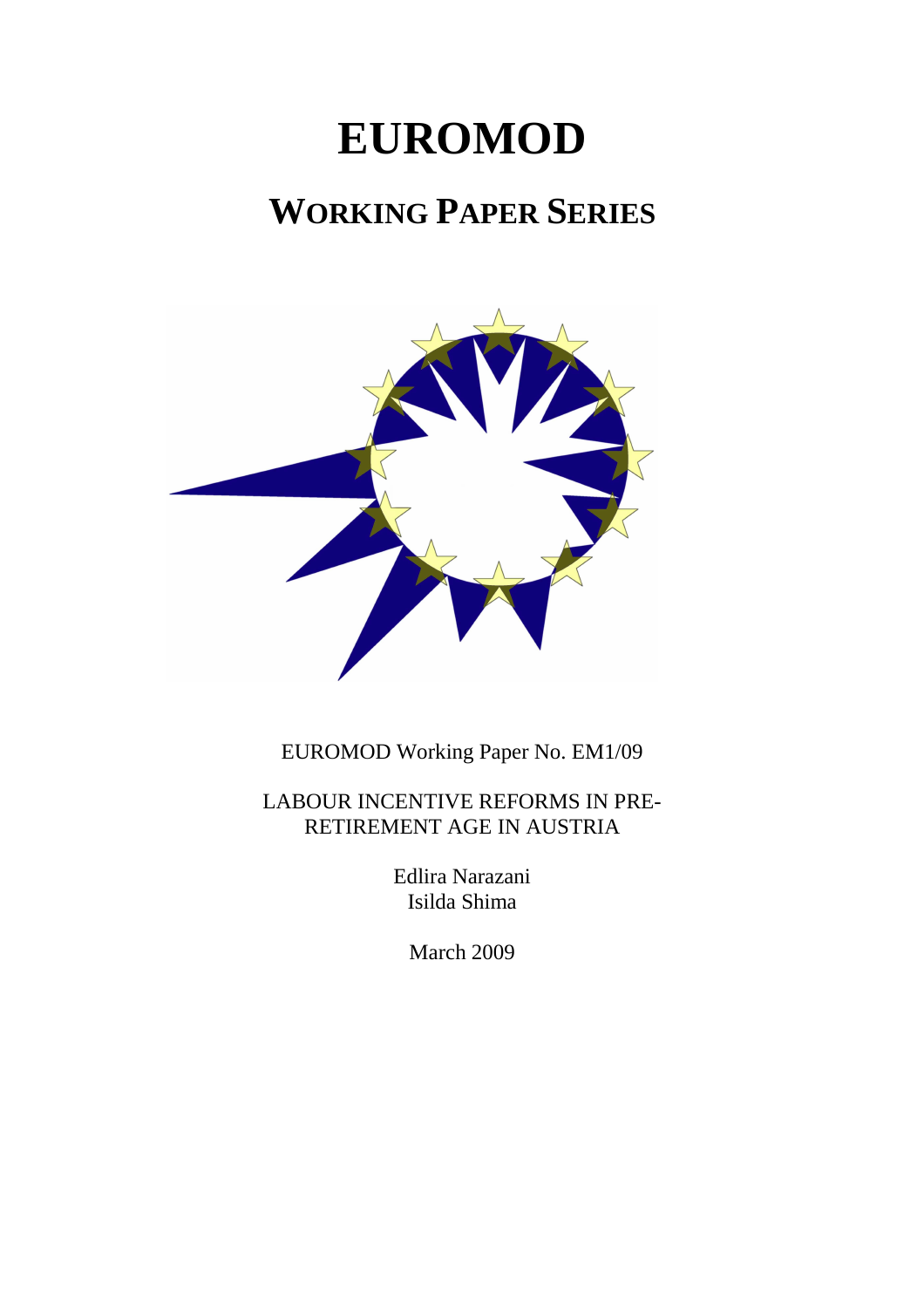#### **Labour incentive reforms in pre-retirement age in Austria**

#### **Edlira Narazani**

University of Turin

#### **Isilda Shima**

European Center for Social Policy Welfare and Research

\* This paper uses EUROMOD D1. EUROMOD is continually being improved and updated and the results presented here represent the best available at the time of writing. Any remaining errors, results produced, interpretations or views presented are the authors' responsibility. EUROMOD relies on micro-data from twelve different sources for fifteen countries. This paper uses data from the Austrian version of the EU-SILC made available by Statistik Austria.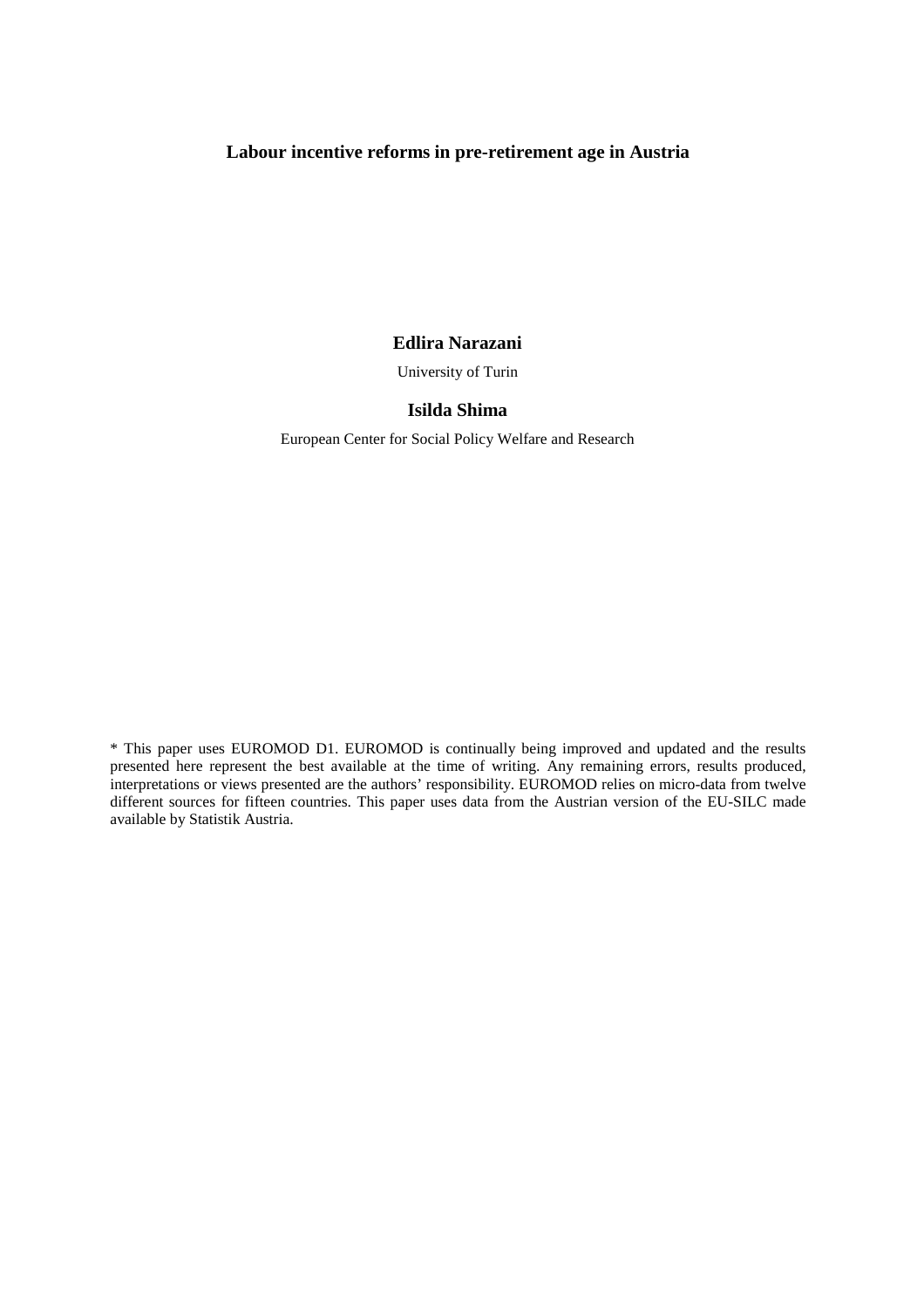#### **LABOUR INCENTIVE REFORMS IN PRE-RETIREMENT AGE IN AUSTRIA**

#### **Edlira Narazani Isilda Shima**<sup>1</sup>

#### **Abstract**

In view of the political debate on the future sustainability of pensions system in Austria and given the low participation of older worker in the labour market, in this paper we try to shed light on employment and retirement behaviour while a combination of reduction in pension benefits along with income support is provided. We find out that reforms characterized by moderately generous income support while working along with lower pension entitlement in early retirement yield higher social welfare compared to the current system. The labour supply response signals increase under the proposed reforms among middle-income males, in the age category 55-60, whereas these reforms seem to be ineffective for women. These findings emphasize the importance of introducing pension reforms complemented with tax-benefits policies such that the former remove the disincentives to retire earlier and the later enhance the employment of workers in preretirement age.

#### **Keywords:** supply, discrete choice models, guaranteed minimum income, retirement, older worker

#### **Corresponding author:**

 $\overline{a}$ 

Edlira Narazani University of Turin Via Po 53 10124 Torino Italy Email: narazani@econ.unito.it

<sup>&</sup>lt;sup>1</sup> The authors thank the European Center for Social Policy Welfare and Research for providing research funding and facilities. This paper uses EUROMOD version D1. We are indebted to all past and current members of the EUROMOD consortium and to U. Colombino for helpful comments. Special thanks are addressed to the participants of ICUE 2008 Conference, Vienna and Welfare State Performance and Design, April 2008, Zagreb. The views expressed in this paper, as well as any errors, are the responsibilities of the authors and do not implicate the institutions to which they are affiliated. EUROMOD relies on data from the Austrian version of the EU-SILC made available by Statistik Austria.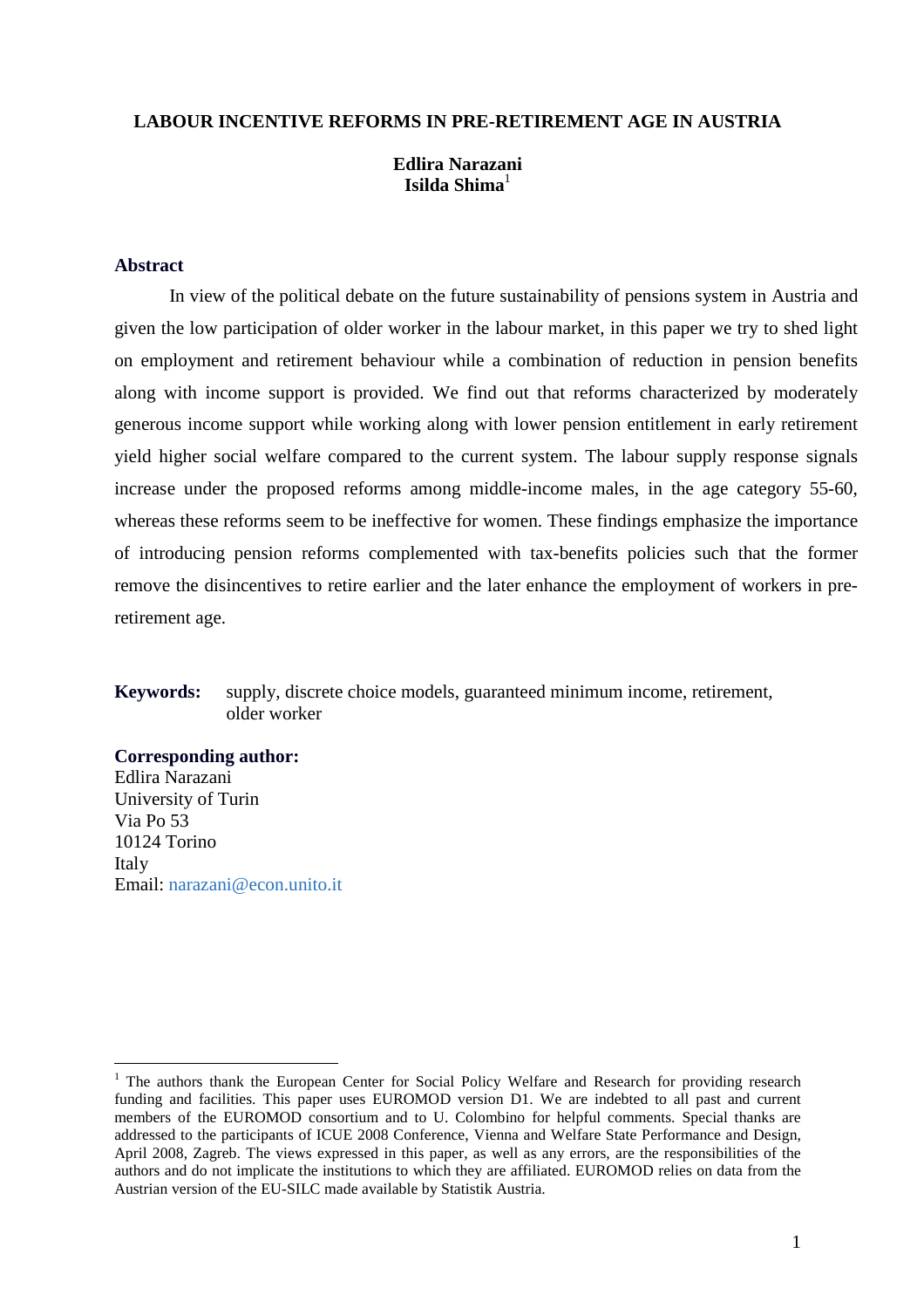#### **1. Introduction**

In this paper we focus on the effect of income support schemes on the labour supply decision of older workers including the option to retire. Such a decision is not only limited to the labour market participation and hours of work supplied but also to the option of retirement, especially when early retirement schemes are available. Austria has very low labour market participation among workers close to retirement age<sup>2</sup>. Like in other EU countries, the labour market performance among older workers and the keeping up of their employment is a prominent issue. The ageing of the population and the necessity for reforms in the pension system has important repercussions not only for the individuals who are in the commencement of building up a work history but also for those that are finalizing it. In front of an increase of longevity and the attractiveness of the early retirement schemes the governments are inclined toward the implementation of policies that delay the retirement decision and encourage the labour market performance of older workers.

Hofer and Koman (2006) attempt to analyze the impact of public pension system to the labour market participation and retirement decision of workers close to pre-retirement age, and find that the features of the Austrian pension system provide significant incentives to retire. The continuation of participating in the labour market before retirement age is penalized by high marginal tax rates, which consequently provide significant incentives for early retirement. Keuschnigg and Keuschnigg (2004) using Austrian data show that lowering pension replacement rate and increasing the retirement age have a strong labour market effect. Ichino et al. (2007) use firm closure Austrian data and find that immediately after plant closure the old individuals have lower reemployment probabilities as compared to younger workers but latter they catch up. They conclude that increasing the retirement age does not necessarily yield individuals who are "too old to work but too young to retire".

 Concerning the literature on labour supply behaviour of older workers, empirical studies using US data (Munnell et al., 2008) show that the replacement rate has a strong impact on the decision to retire. They argue that not only the availability of benefits plays

<sup>&</sup>lt;sup>2</sup> According to Hefler G. (2006) in 2005, 43 percent of men and 23.5 percent of women of that age group (combined, 33 percent) were employed. In 2005, only five of the 25 member states of the European Union (EU-25) had lower participation rates.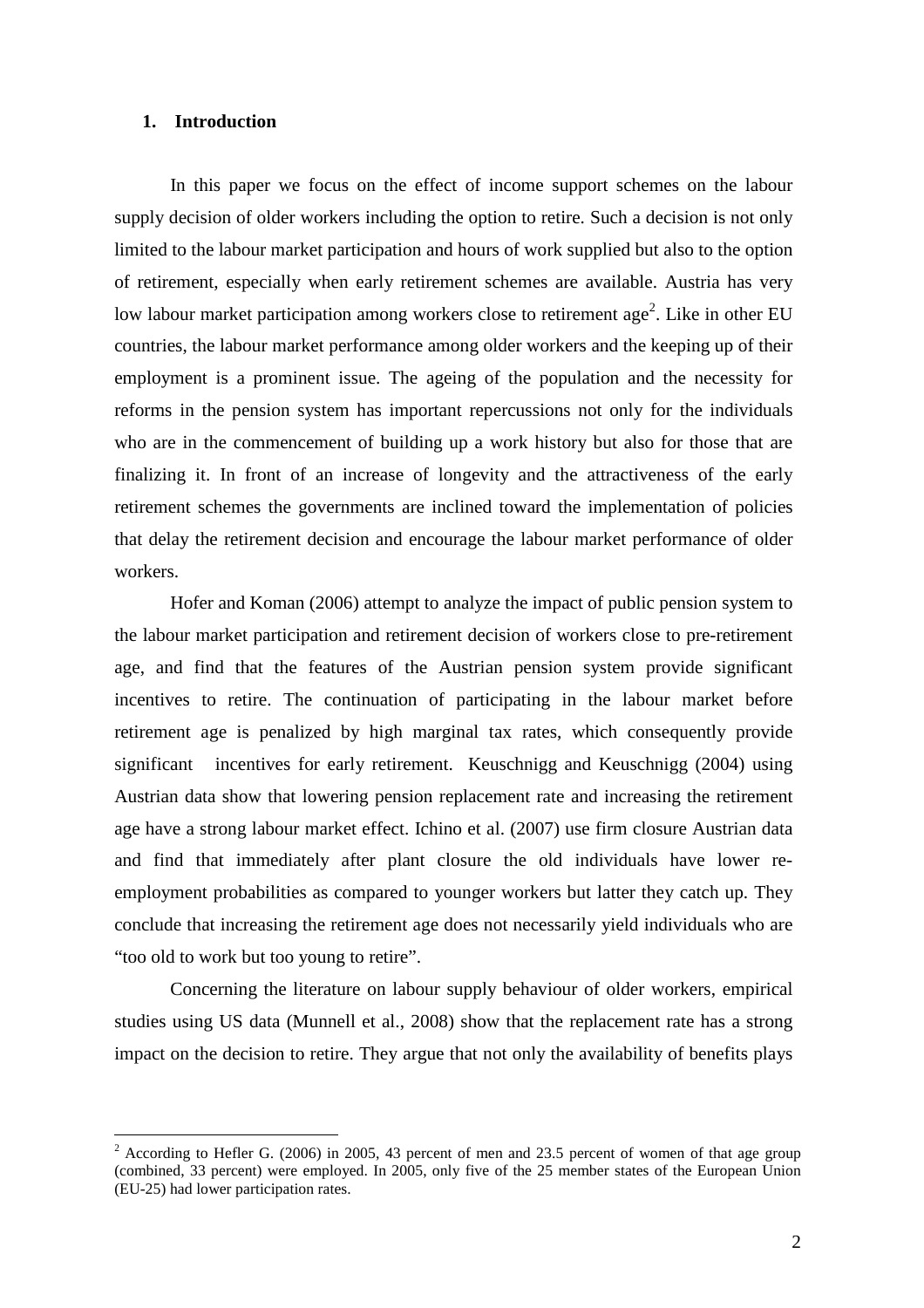an important role but also the level of benefit and replacement are determinant factors on the decision to retire or continue the participation in the labour market.

While there is a common agreement and political sustainability in favour of increasing the legal retirement age, other relevant reforms in the pension system, such as reductions in pension level, find more resistance. The reluctance in their implementation has produced a sort of disregard versus empirical analysis of their impact on labour supply decision of older workers.

Employment and labour supply decisions of older workers are not only an issue of participation in the labour market but also are subject to hours of work. Therefore the impact of tax-benefit regimes at the margin of labour supply has to be analyzed simultaneously. According to Saez (2000), potential labour supply responses both at intensive and extensive margin are equally crucial and the analyses of labour market decisions has to be considered at both margins when alternative tax benefits systems are implemented. In addition, he finds that an implementation of a Negative Income Tax (NIT), which is a combination of subsistence guaranteed income level along with the taxation of earnings above this level, has a strong impact on labour supply responses at the intensive margin. Nevertheless, when labour supply responses prevail at the extensive margin, taxbenefit system such as WorkFare (WF), which is basically a NIT conditional on a minimum of working hours, are found to be the proper ones. Moreover, Michaud (2004) sustains that labour market incentives policies such as in-work tax credit, implemented in some countries like UK, Netherlands, Canada and USA have had a positive effect on labour supply decisions while the extensive labour supply elasticity is more significant for low-income earners.

Analysis of tax-benefit policies aiming to maximize the utility of the older worker subject to a budget constraint on available payouts, e.g. labour income, social transfers or pension's entitlement, is the purpose of this research work. Labour supply decisions of older workers are analyzed in a general context of available income support schemes and barriers to retire. We use a micro-econometric model of labour supply to simulate the effect of four policy reforms on labour supply behaviour and income distribution of individuals above the age of 50. In particular, these reforms are based on the combination of a minimum guaranteed income scheme conditional or not in working hours (such as NIT or WF) and a reduction in accrued pensions in line with the pension reforms in 2003 and 2004 and the pension benefit modifications in 2007 which in turn are only related to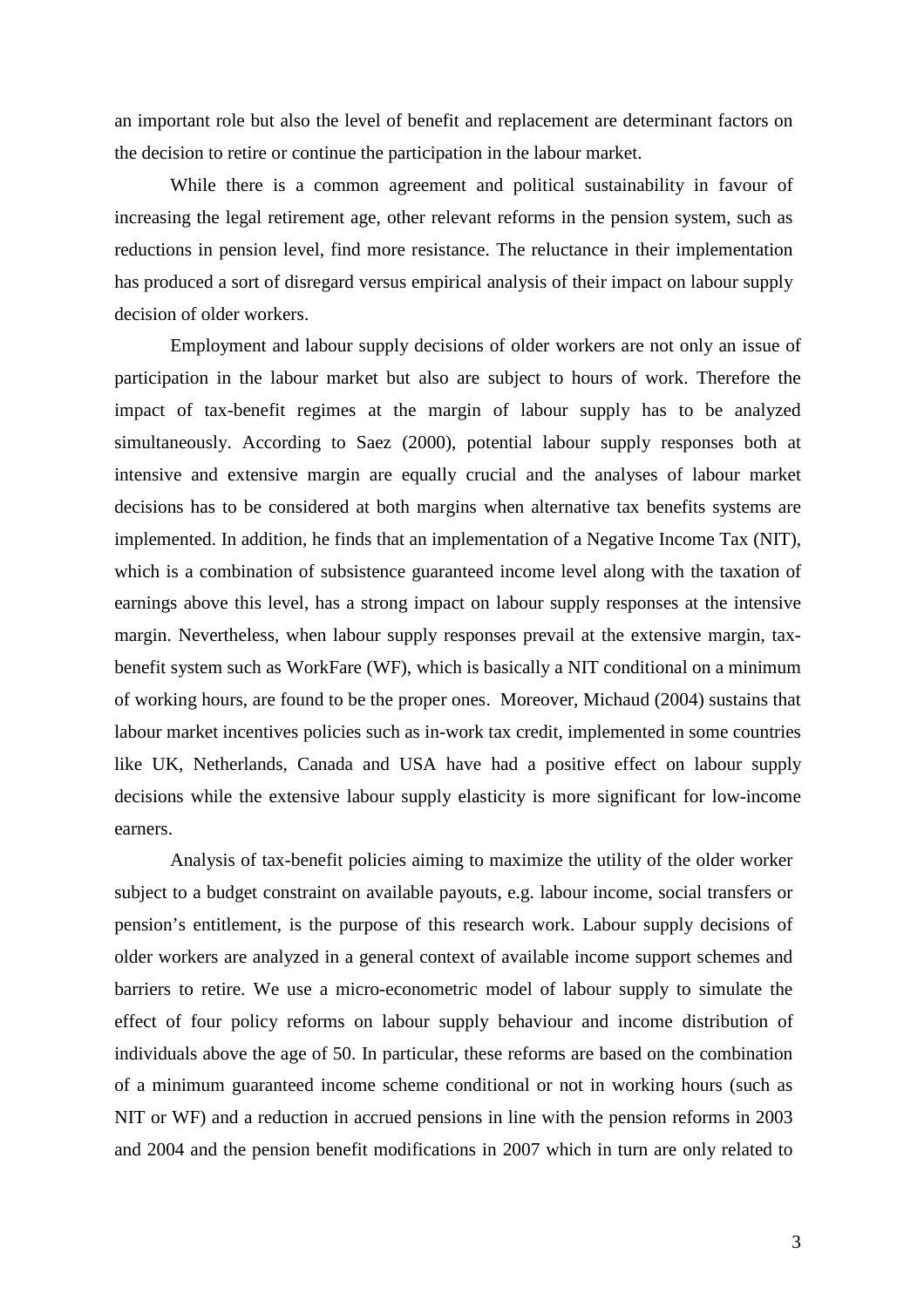corridor pensions.<sup>3</sup> A corridor pension means that the individuals can benefit pension entitlements in an age corridor between 62 and 65 with a discount and between 65 and 68 with increases

The rest of the paper is organized as follows. The next section shows some statistical background on labour market participation and hours of work decision of older workers and household income composition disaggregated by gender and age. The third section discuses the features of the microeconometric model, the dataset and the simulated reforms. The results are presented in the fourth section. The last section concludes.

#### **2. An overview of Austrian Pension System and the data description**

Empirical evidences show that many Austrians withdraw from the labour market well before reaching the statutory or even the early retirement age. Consequently, only one in three individuals aged between 55 and 64 participate in the labour market, a level significantly lower than in most other OECD countries. According to the OECD report (2005), since the mid-1990s, even though different measures are undertaken in Austria to improve labour market opportunities for older workers, the outcome for this group of population has changed very slowly and existing early retirement schemes are widely still used.<sup>4</sup>, <sup>5</sup> In addition, the causes of low participation rates among older people in Austria and especially women are to be found in the structure of the social protection system in this country. In 2004, social protection expenditures accounted for 29,1% of GDP versus 27,6% in EU15 and especially expenditures in old age account for a large part of social benefits. $<sup>6</sup>$ </sup>

Apparently, the experience of Austria and other EU countries indicates that the availability of early retirement schemes, the generosity either in maximum time or in benefits of disability pension seem to be the main causes of the early withdrawal of older workers from the labour market.<sup>7</sup> In effect, the restriction of the availability of such

 $\overline{a}$ 

 $3$  While, the pension reforms 2003-2004 raised benefit deductions for early retirement to 4,2% per year, the 2007 pension reform halved it to 2,1% despite the OECD policy recommendation. For a comprehensive overview of Austrian Pension system see Hofer & Koman 2006

<sup>&</sup>lt;sup>4</sup> See OECD report 08/09/2005 "OECD urges Austria to do more to encourage older people to work longer" and also Zaidi, Makovec and Fuchs, 2006 "Transition from work to retirement in EU25"

<sup>&</sup>lt;sup>5</sup> Even though several political initiatives have been taken to fulfil the Stockholm goals of 50% participation of older employees, the total employment rate has remained almost unchanged in the last decade.

<sup>6</sup> Source Eurostat-Esspros 2004 (see Table 1.1 and 1.2, Appendix 1).

<sup>&</sup>lt;sup>7</sup> See OECD report 2005 "Aging and Employment policies, Austria"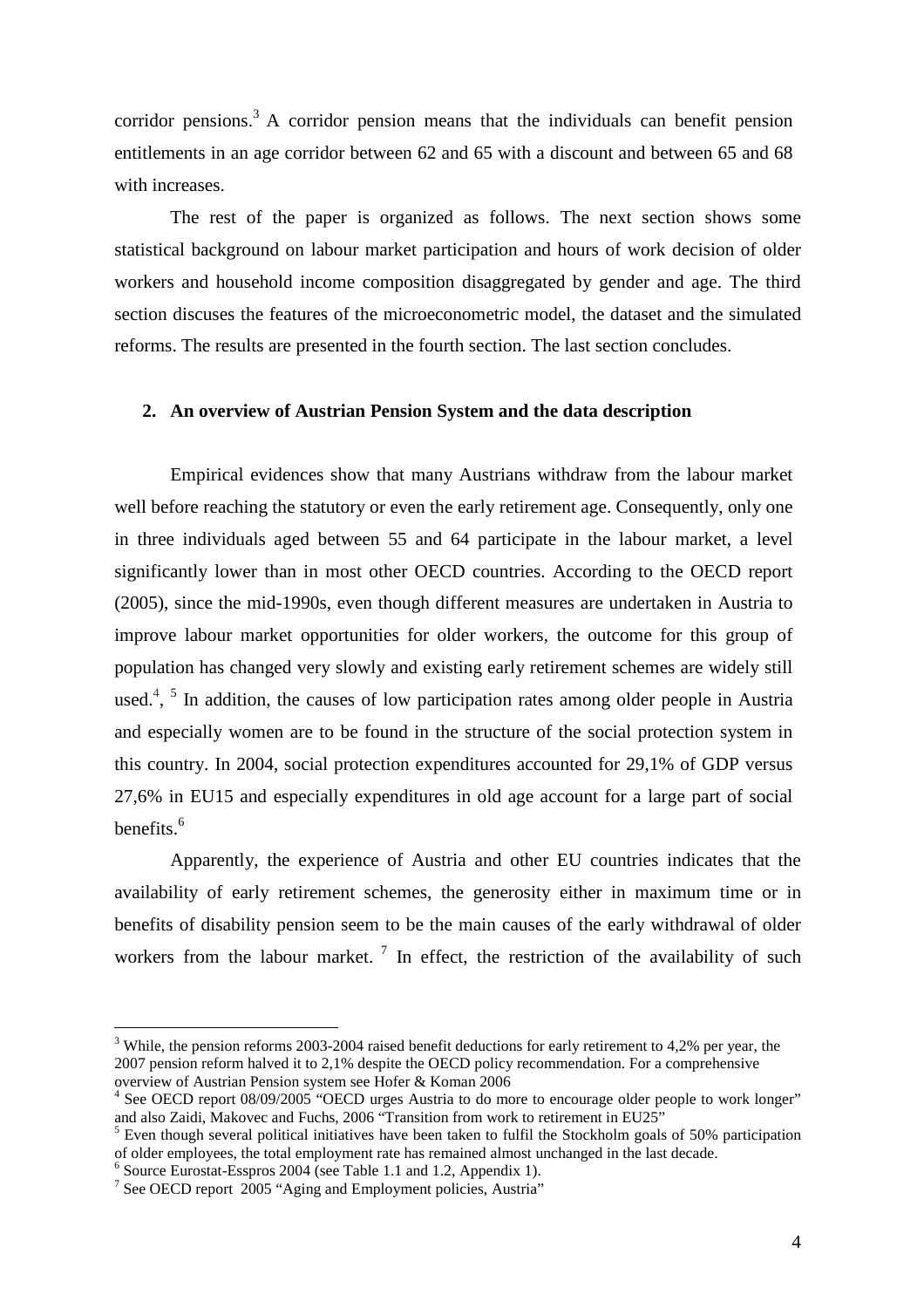schemes in Germany and UK did have a positive effect in the labour market participation of older workers. 8

Since 2000, several pension reforms have been proposed and implemented in Austria with the aim of improving the sustainability and the actuarial fairness of the Austrian pension system. The reform in 2000 led to the abolition of early retirement due to reduced capacity to work, the gradual increase of the early retirement age by 18 months in total, up to 61,5 years for men and 56,5 years for women, the tightening of the eligibility criterion for survivors' pensions and lastly the increase of early retirement discounts to 3 accrual points per year. According to the OECD Economic Survey (2003), the regulations introduced in 2004 allow a combination of a full-time work during the first years covered by the scheme, and a cease in work entirely in the remainder of this period only if another part-time employee is recruited. <sup>9</sup> Also, financial support is halved without a new recruitment. This change makes it more difficult to enter "full-time" early retirement. However, the reform preserves financial incentives for those who have worked full-time to cut down their number of hours worked. Moreover, the regulations of 2003 and 2004 presume the same normal retirement age (65 for men and 60 for women) as before.

Independent from these pension regulations, due to the Austrian Supreme Court decision taken in 1993, the statutory age for women will be raised to 65 between 2023 and 2033 (respectively the corridor solution of the pension reform in 2004). The normal retirement age was 65 for men and 60 for women in 2003 and a corridor between 62 (if at least 37.5 years of insurance) and 68 for men and women. The replacement rates were set at 80% for 40 and 45 years of insurance respectively by the pension reforms of 2003 and 2004. There were also some changes related to the calculation base with the best 40 years (in 2028) of income during the insurance career in 2003 and all years of insurance in 2004. Instead, early retirement due to long insurance duration is abolished gradually until 2017 while the age for early retirement, due to the long insurance period, is increased to 60 for women and 65 for men till  $2017$ <sup>10</sup>

The pension reforms in 2003 and 2004 increase the pension discount for each year of early retirement to 4.2%, up to a maximum of 15% of the pension entitlement. In 2007, the Austrian Parliament decided to cut the discount rate for early retirement by half (from 4,2% to 2,1% for only corridor pension, for each year of early retirement).

<sup>&</sup>lt;sup>8</sup> See The OECD Observer No. 212, 1998 "Retire early, stay at work?"

<sup>9</sup> OECD 2003- OECD Economic Surveys: Austria.

<sup>&</sup>lt;sup>10</sup> See Hefler G. 2006, Labour Market participation of older people (55-64) in Austria – A background Report.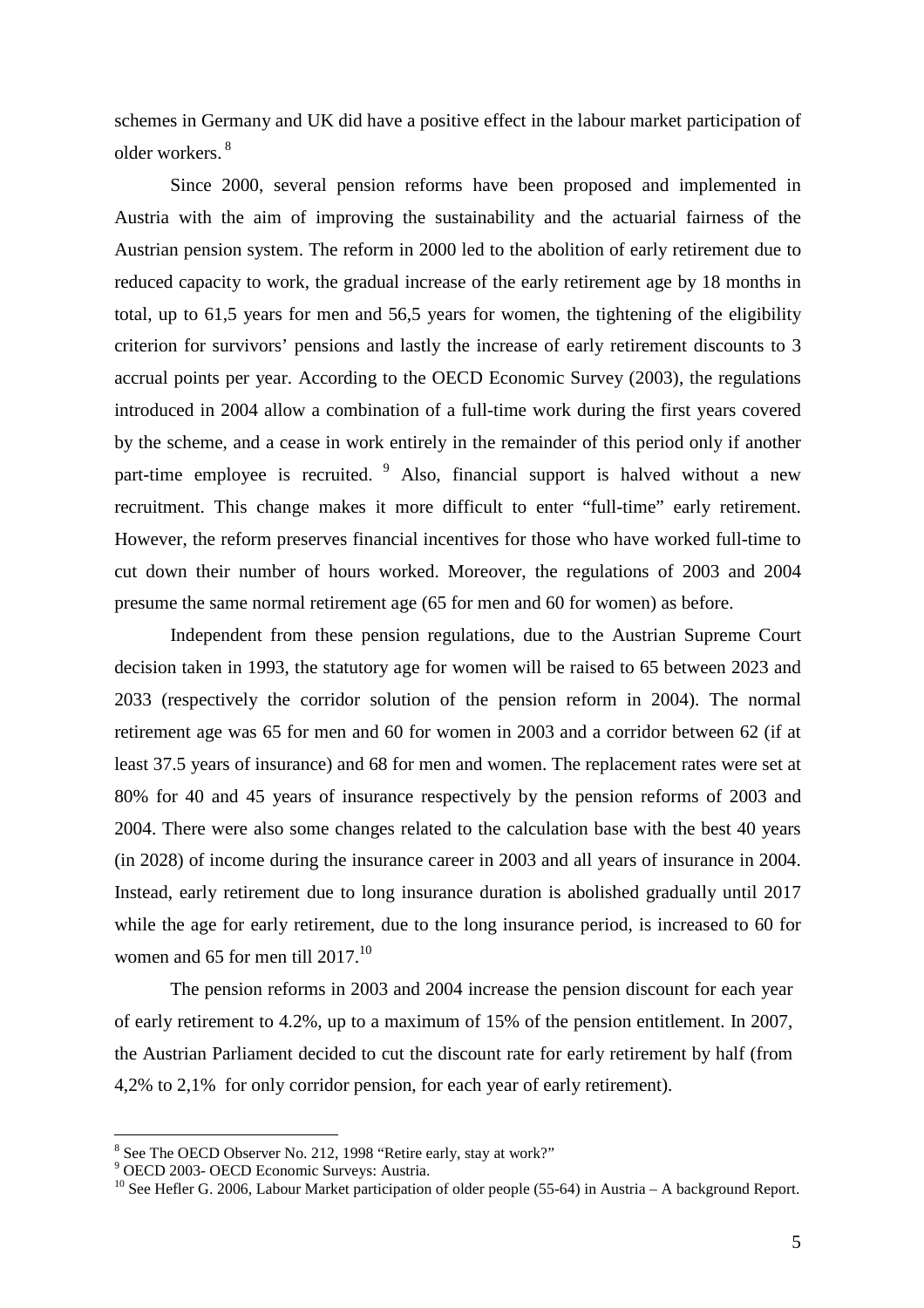If nothing else changes, low labour market participation among elderly along with early retirement possibilities will contribute in the frailty of the pensions system in Austria. Despite the modifications of the existing pension schemes, Austria's adjustment of pension benefits for early and late retirement is still low.<sup>11</sup> An annual reduction of 4.2% of the access to early retirement schemes is still low compared to other OECD countries while reductions in pension benefits might harm low-income individuals unless an income support is provided by the state.

In this paper we use cross-section data from the second wave of the EU-SILC for Austria, 2004 (with income data from 2003) issued by Statistics Austria. EU-SILC is a survey on income and living conditions and intended to analyse the distributional effects of disposable household incomes and its components. The data is representative for the Austrian population and provides detailed information on income and employment status both at the household and the individual level. We have selected only married couples where both members are aged from 50 to 65 years. None of them are self-employed, employer and disabled.

In this study we have made use of EUROMOD (policy year 2003) simply for decomposing original income, which is a sum of labour income (imputed by us) and nonlabour income, into its components such as net disposable income, taxes, social security contributions, family and individual benefits. We have modified the Austrian input database in EUROMOD to incorporate the working hours alternatives and generate their respective gross earnings for each couple. However we must say that in this paper, EUROMOD is used only to calculate budget sets for all the alternatives simultaneously while the taxbenefit reforms are modelled separately.

The figures 1 and 2 show the share of males and females disaggregated by age and employments status (inactive, unemployed, pensioner and employee). In the first age group 50-54, almost 90% of men work and the rest are either retired or unemployed, while 60% of women work and the others are almost inactive and very few retired. In the age group 55- 60, the share of those employed decreases but more significantly for females, while the share of those classified as inactive and retired increases. Lastly, in the third age group, almost 85% of males are pensioners while the share of females in retirement is more than 60%. The employment share is respectively 11% for males and less than 4% for females while the inactivity status shows a share of 2% among males and more than 32% among

 $\overline{a}$ 

 $11$  Reductions in pension entitlement would be linked to lower statutory contributions, which imply lower tax rates and therefore fewer disincentives to labour market performance.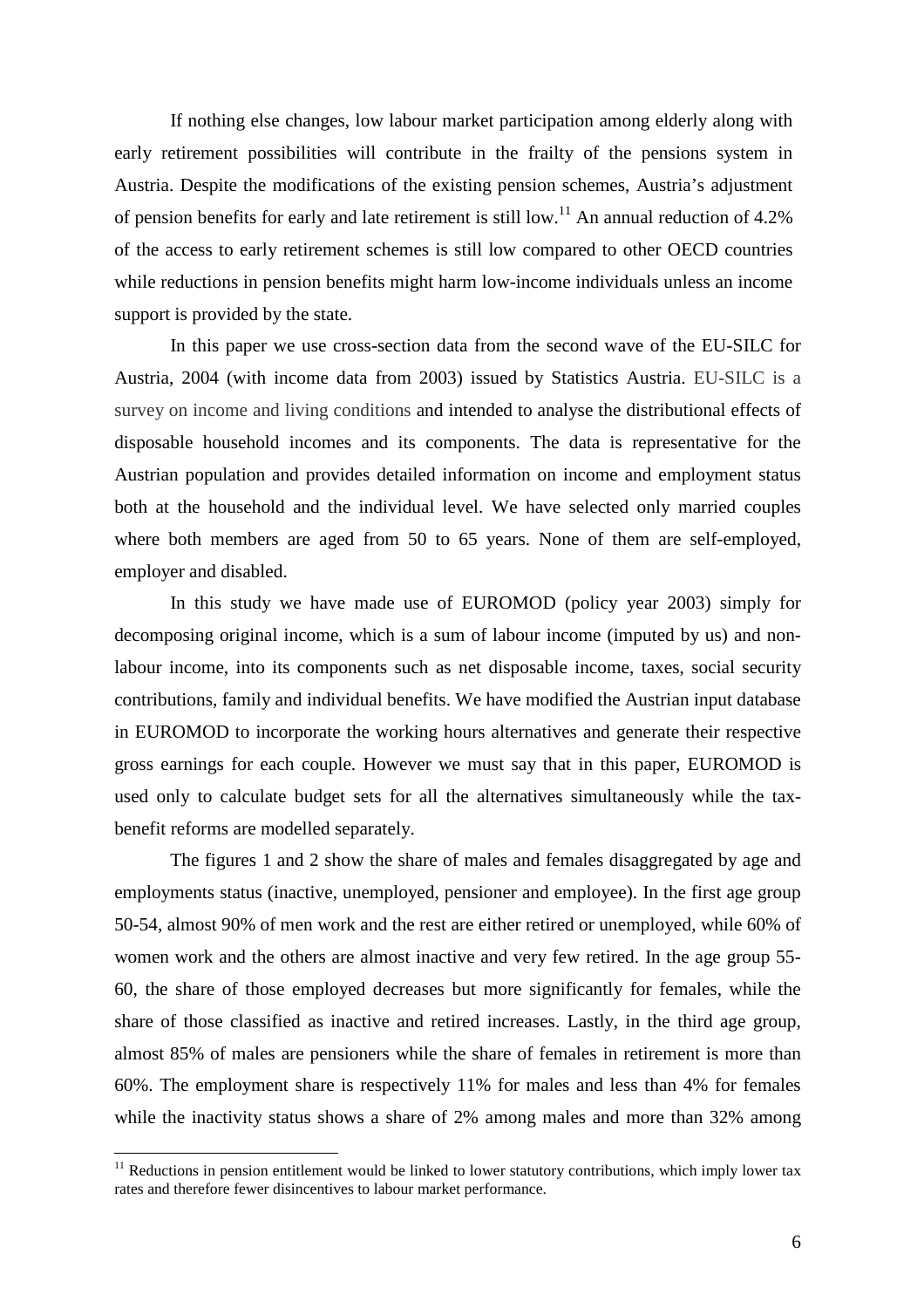females. These empirical evidences indicate that with the increase of age, while the share of retirement status is dominating both for males and females, the employment spell reaches very low levels and the inactivity spell among females is relatively high compared to males. Eventually, these figures point out the predominance of retirement status for both men and women especially in the oldest group and the inactivity spell for women especially in the second age group (55-60). This evidence is compatible also with the UNECE statistics (Table 1.3, Appendix 1) which shows that in the age group 50-64, 85% of men are economically inactive for retirement reasons while in case of females only 64%.





The figures 3 and 4 below illustrate the share of men and women across alternatives (labour supply and pension alternatives) for each age group. Looking at figure 3, it is noticed that there are two peaks, which refer to the full-time alternative and the retirement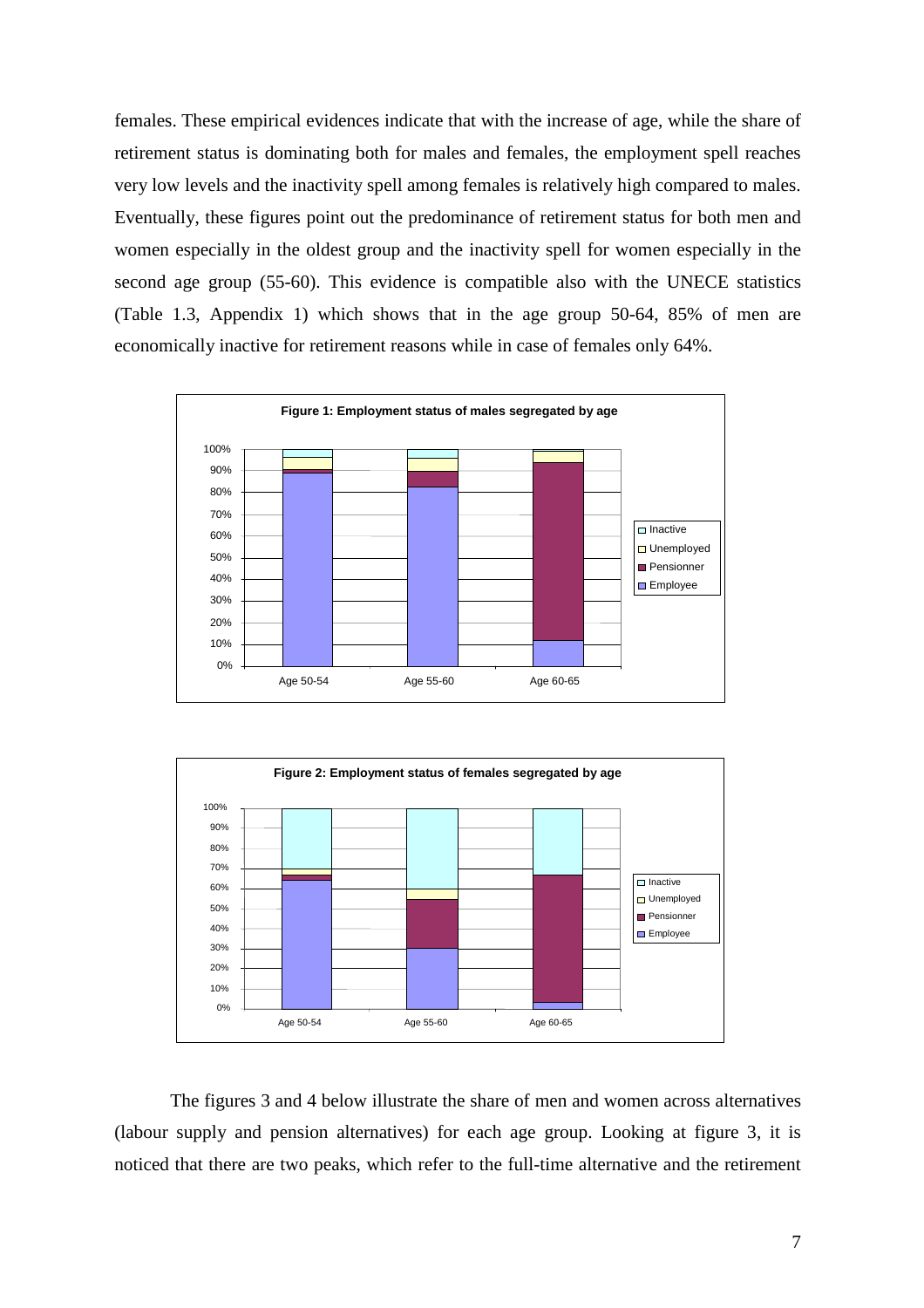alternative. While in the full-time alternative most of men come from the youngest group, in the retirement alternative they come from the oldest group. Whereas men do not prefer the part-time alternatives, the alternative referring to the extra-time seems more preferred for the age group 55-60.



As in the figure 4, the female labour supply differs clearly from that of males due to the predominance of more than two peaks and especially that of zero hour's alternative for each group. In the youngest group, most of women either do not work or do work full-time while in the oldest group most of them either don't work or retire.

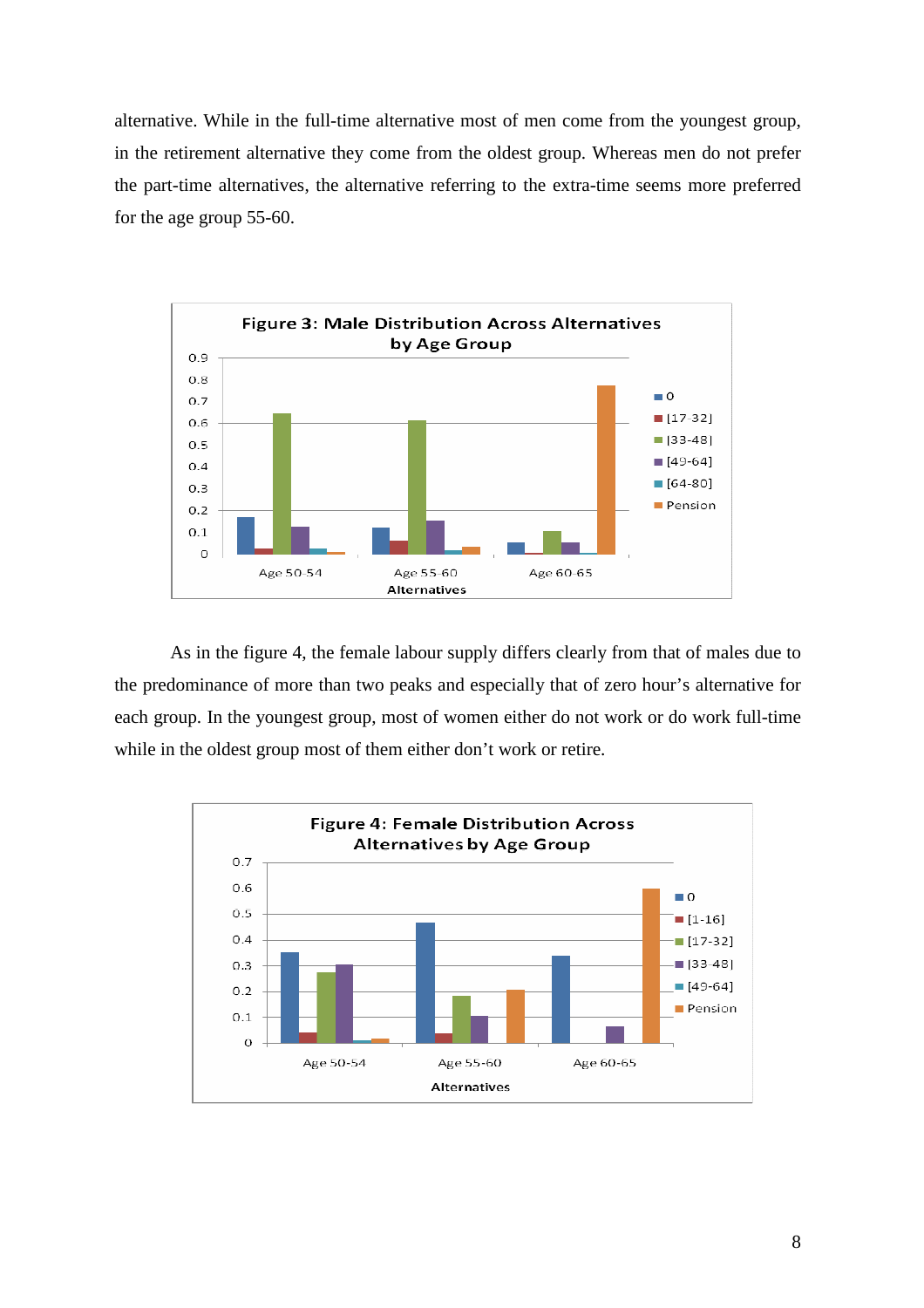To conclude, men go through a normal transition from employment spell to retirement spell while women drag their inactivity status until the last period of their working career. These statistics show the employment feature on the working experience of men and women in the final stage of their working life.

#### **3 Micro-econometric modelling**

In this paper we proceed as follow: first we estimate a microeconometric model of labour supply similar to random utility model developed by Van Soest et al. (2002) and Aaberge et al. (2000) and then use the estimated parameters to simulate different taxbenefit reforms which will be explained in the next section.

The EUROMOD tool has enabled to incorporate labour supply and pension alternatives, thus the working hours, the pension choice and the respective generated income. The utilization of the EUROMOD support the analysis of the static choices, made at some point in time, while it is assumed that the rational decision maker maximizes its utility. In our case, we will consider households with two decision-makers (couples) wherein both partners jointly decide to work (and how many hours) or to retire while the behaviour of other people within the household is taken as exogenous. This static modelling called differently myopic does not take into account the future loss in intertemporal utility due to the retirement option in the future.<sup>12</sup> However as Disney (2005) shows, people cannot optimize complex intertemporal problems and in their decisions they collapse the future to a single period. Apart the labour supply choice set, in this study we introduce an extra alternative – pension, which is the decision to retire from the labour market. Thus, the opportunity set of households is composed of 36 alternatives (5 alternatives of weekly working hours and 1 of decision to retire per partner). Then, the estimated parameters of the model are used to simulate the optimal choices made by individuals under the constraint of constant net tax revenues when four different tax regimes are applied.

The main assumptions in our modelling are:

 $\overline{a}$ 

1. First, individuals can choose either working or retiring, only inside the couple and in the simulation scenario they are allowed to mix up the retirement choice with their labour supply.

 $12$  Colombino (2003) develops and estimates both forward-looking and myopic versions of a structural model of retirement by including or dropping the term measuring the future loss of retiring. We intend to follow this approach in a future study.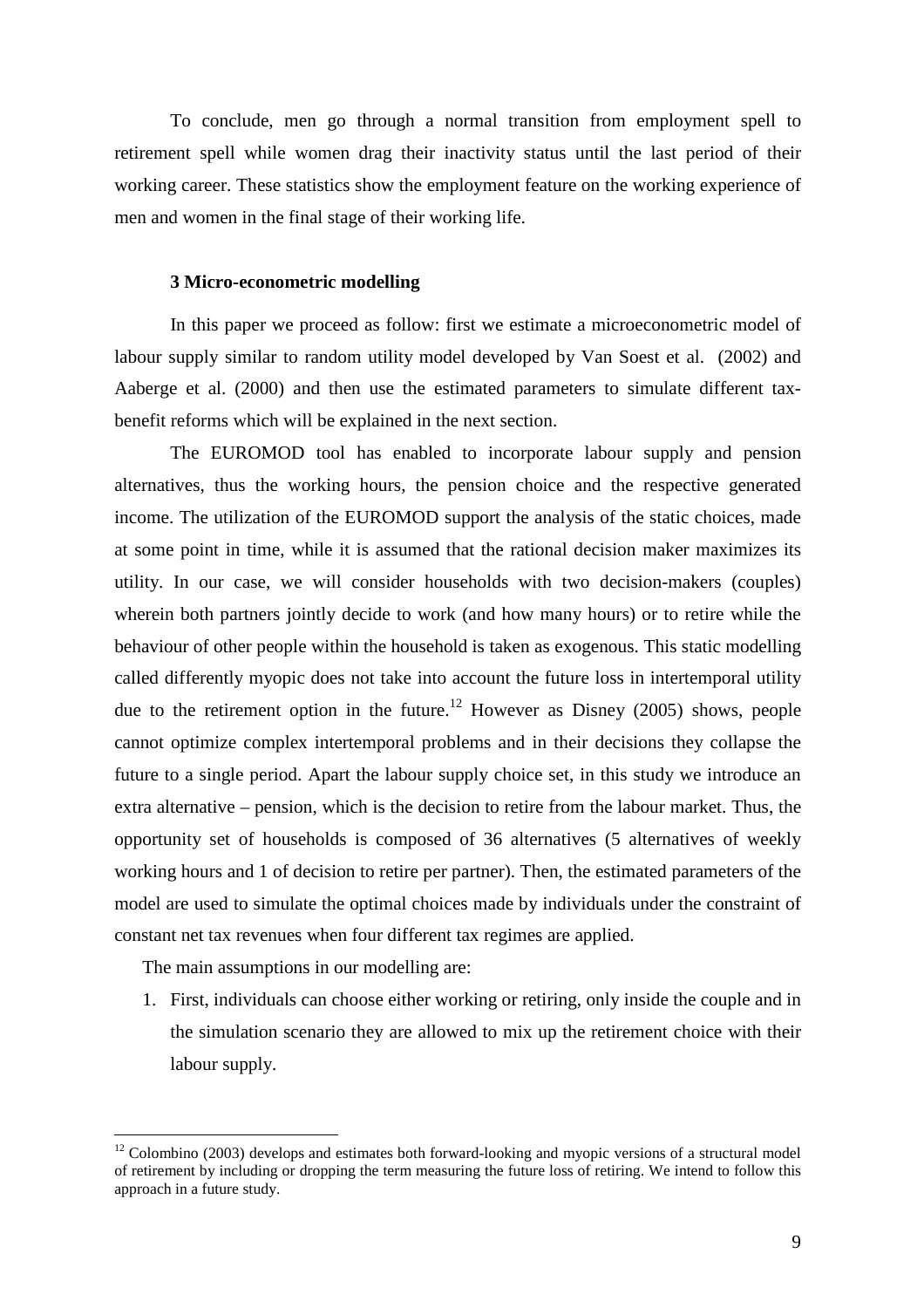- 2. The pensions are imputed by using a Heckman selection prediction and no market interest rate is used to index the future flows of the pension entitlements.
- 3. According to the Austrian tax-benefit system, pension entitlements are subject to taxation. In our model we assume to not exert taxes on pension entitlements as we already penalize the future pensioners by introducing pension reductions in case of early retirement.
- 4. Old workers are treated differently from the others such as to self-sustain their budget constraint. This means that both taxes and benefits are changed only for old workers without affecting the rest of the population. Therefore, these simulation scenarios allow for different tax marginal rates.

Household n is assumed to maximise a utility function  $U^{i}(X^{n}, P_{F}^{n}, P_{M}^{n}, h_{F}, h_{M}, d_{F}, d_{M})$ under the constraints:

$$
h_F \in \Omega
$$
  
\n
$$
h_M \in \Omega
$$
  
\n
$$
d_F \in \Omega
$$
  
\n(1)  
\n
$$
d_M \in \Omega
$$
  
\n
$$
P_F = f(Age_F, W_F^n, \# Continuity\cos_F, Z_F)
$$
  
\n
$$
P_M = f(Age_M, W_M^n, \# Continuity\cos_M, Z_M)
$$
  
\n
$$
X^n = R(w_F^n h_F, w_M^n h_M, d_F P_F, d_M P_M, y^n)
$$

Where:

 $h_i$  = average weekly hours of work required by the j-th job in the choice set for partner i (F  $=$  female,  $M =$  male)

 $d_i$  = dummy variable which takes value one when the pension alternative is chosen by the partner i  $(F = female, M = male)$ 

 $P_i$  = average income deriving from the pension alternative for partner i (F = female, M = male) as a function of some individual variables (e.g. age, last average monthly wage, number of years of contributions, other characteristics)

 $\Omega$  = set of discrete values (6 alternatives for each household member, 5 alternatives of working hours, from 0 to 80 weekly hours and 1 pension alternative)

 $w_i^n$  = hourly wage rate of partner *i*. In order to simulate potential in-work disposable income for those who are observed to be out of work in the data, the hourly earnings equation is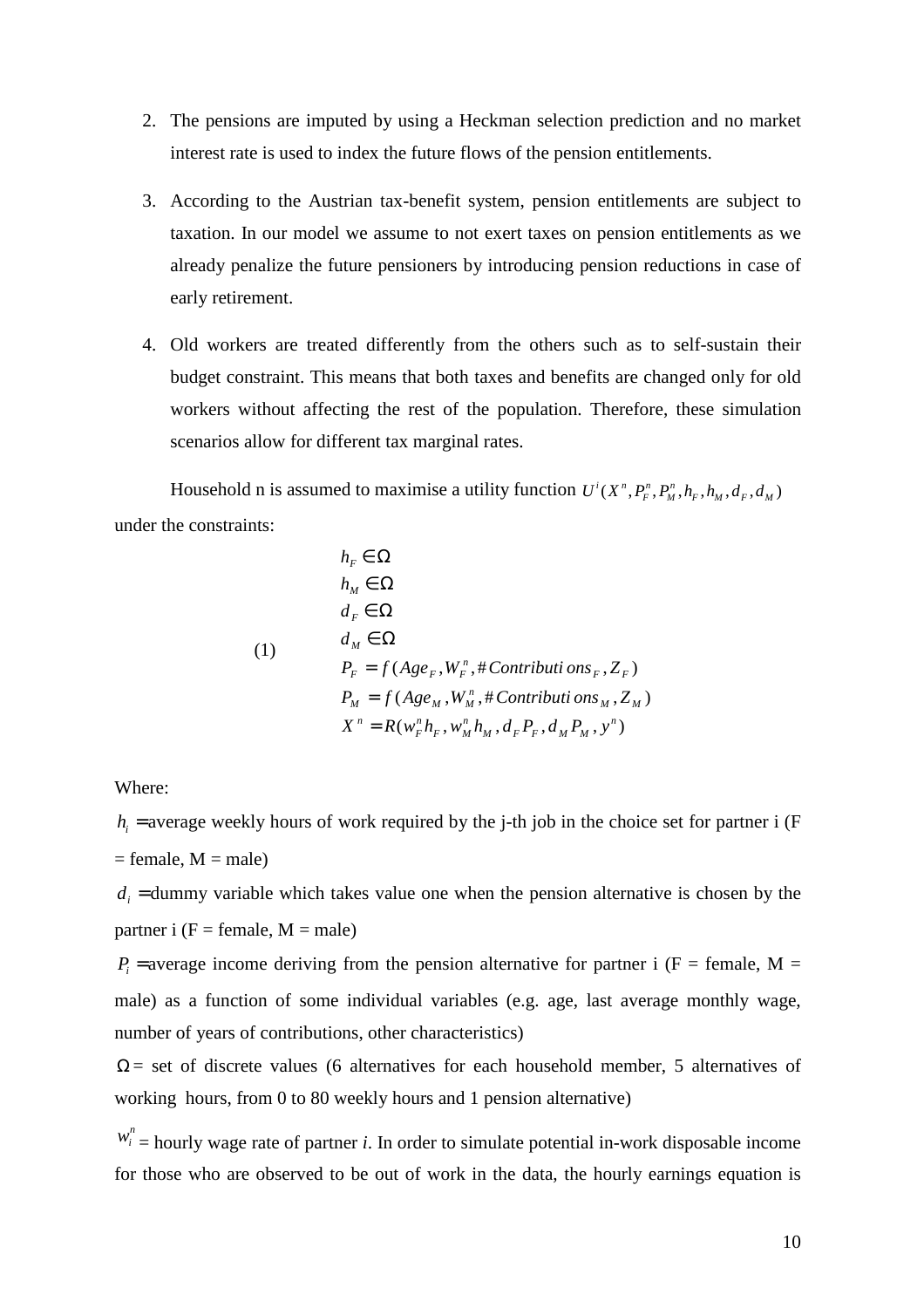estimated after having estimated the inverse Mill's ratio. The same holds also for the pension entitlement.

 $y''$  = vector of exogenous household gross incomes

 $X^n$  = net household income

 $\overline{a}$ 

 $R = \text{tax-transfer rule}$  that transforms gross income into net income. The tax rule is applied on monthly gross income.

The first two constraints state that the working hours  $h_i$  are chosen within a discrete set of values  $\Omega$  including also the choice of 0 hours (i.e. non-participation or unemployment).<sup>13</sup> This discrete set of "h" values can be interpreted as the actual choice set (maybe determined by institutional constraints) or as approximations to the choice set. The second two constraints state that the choice set contains a further alternative corresponding to the retirement decision. The fifth and sixth constraints say that the pension entitlements are derived as a function of a set of monetary and non-monetary variables whereas the last constraint says that net income  $X$  is the result of a tax-transfer rule  $R$  applied to the gross income.

We write the utility function as the sum of a systematic part and a random component:

$$
(2) \qquad U^{n}(X^{n}, P_{F}^{n}, P_{M}^{n}, h_{F}, h_{M}, d_{F}, d_{M})=V(X^{n}, P_{F}^{n}, P_{M}^{n}, h_{F}, h_{M}, d_{F}, d_{M}; Z^{n}, \vartheta)+\varepsilon
$$

where  $Z<sup>n</sup>$  is a vector of household characteristics,  $\vartheta$  is a vector of parameters to be estimated and  $\varepsilon$  is a random variable capturing the effect of unobserved variables upon the evaluation of  $(X^n, P_F^n, P_M^n, h_F, h_M, d_F, d_M)$ *M n*  $X^n$ ,  $P_F^n$ ,  $P_M^n$ ,  $h_F$ ,  $h_M$ ,  $d_F$ ,  $d_M$ ) by household n.

Let  $G(f) = (1 - d_f)w_F^n h_f + d_f P_f$  and  $G(m) = (1 - d_m)w_m^n h_m + d_m P_m$  be the income generated by each household member. Then  $R(G(f), G(m), y^n)$  is the net available income when the household choice are  $(f, m)$  calculated using the EUROMOD.

Under the assumption that  $\varepsilon$  is i.i.d. extreme value of Type I, the probability of a given household choice  $(f, m)$  is:

<sup>&</sup>lt;sup>13</sup> EUROMOD does not simulate the unemployment benefits and for that reason we don't separate the inactive from the unemployed. This is one of the limitations of this model.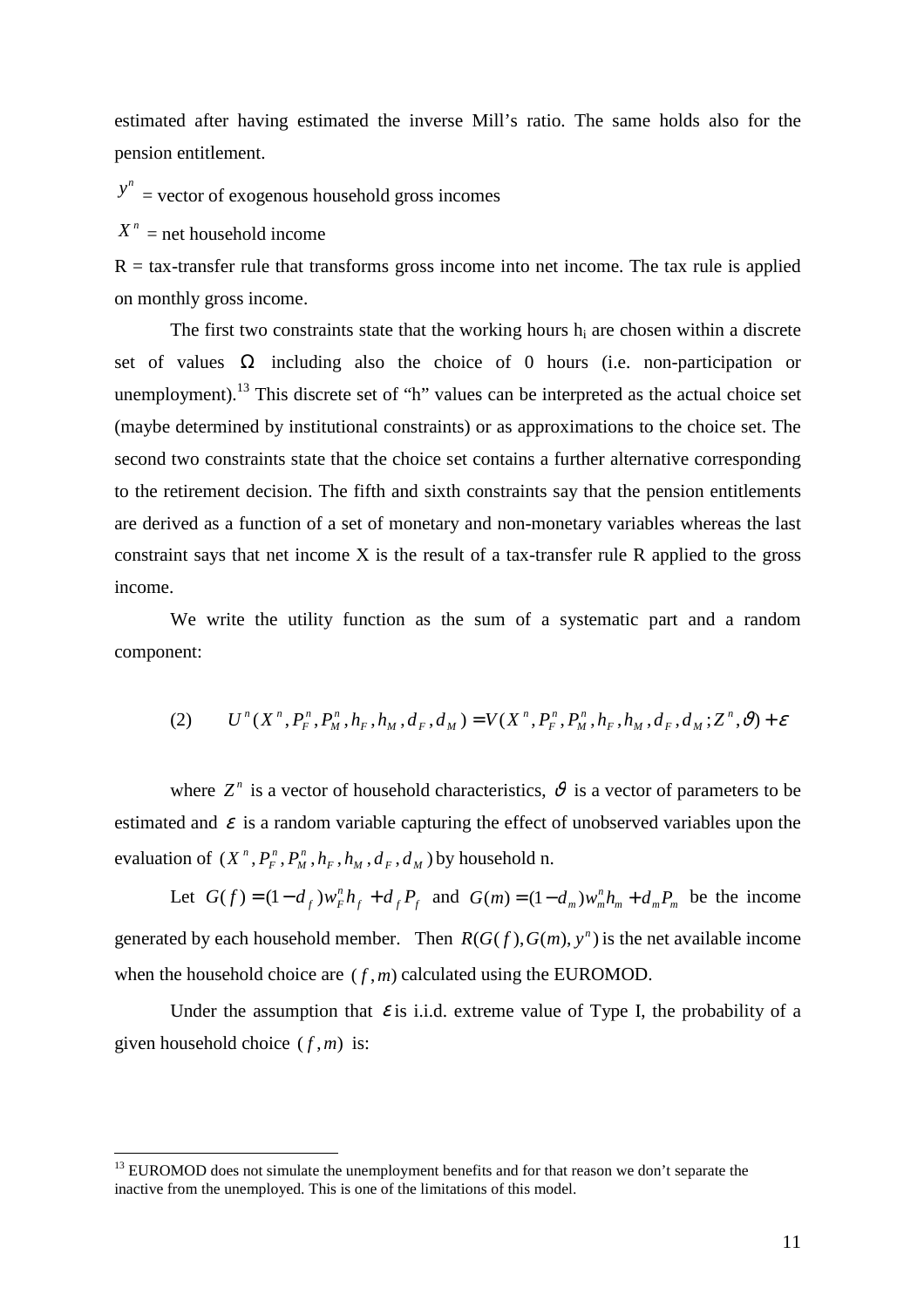(3) 
$$
P^{n}(f,m; \boldsymbol{\vartheta}) = \frac{\exp\{V(R(G(f),G(m), y^{n}), f, m; Z^{n}, \boldsymbol{\vartheta})\}}{\sum_{f \in \Omega m \in \Omega} \exp\{V(R(G(f),G(m), y^{n}), f, m; Z^{n}, \boldsymbol{\vartheta})\}}
$$

If  $(f^n, m^n)$  is the observed choice for the n-th household, the maximum likelihood estimate of  $\vartheta$  is:

(4) 
$$
\boldsymbol{\vartheta}^{ML} = \arg \max_{\boldsymbol{\vartheta}} \sum_{n=1}^{N} \ln P^{n}(f^{n}, m^{n}; \boldsymbol{\vartheta})
$$

#### **4. Simulation of the reforms**

 $\overline{a}$ 

 Different empirical studies on labour supply have emphasized the importance of focusing on two margins of labour supply responses which is the participation decision in the labour market, the extensive margin, and hours of work decision, the intensive margin (Heckman, 1993).

 In front of potential responses both at intensive an extensive margin of older workers, it is crucial to analyze labour market decisions at both margins when alternative tax benefits systems are implemented. Saez (2000) shows that the application of NIT has a strong impact on labour supply responses at the intensive margin while at the extensive margin, tax-benefit system such as in-work tax credit, are found to be the proper ones. Therefore the justification to implement a NIT is because this tax-benefit system is more appropriate when behavioural responses are concentrated along hours of work while inwork tax credit is a more suitable tax-benefit system when participation decisions matters.<sup>14</sup> This approach has very important policy implications because the older workers decision at the extensive margin is persuaded by the decision to retire while the decision at the intensive margin is limited by the lack of flexibility in hours of work. While in USA, the application of NIT has produced adverse effects on labour supply participation decision especially among those who received income support, in Europe the application of NIT had the purpose to redistribute toward zero or low-income earners (Moffit, 2003).

<sup>&</sup>lt;sup>14</sup> Negative Income Tax is based on the provision of a subsistence income level such that earnings above this level is normally taxed while those below it, are entitled to receive benefits which is differently called a "negative tax". The Negative Income Tax has been largely tested in the United States and for the first time was introduced by Friedman (1962). Such scheme provides the largest transfers to the lowest income earners who are presumably the most in need of support.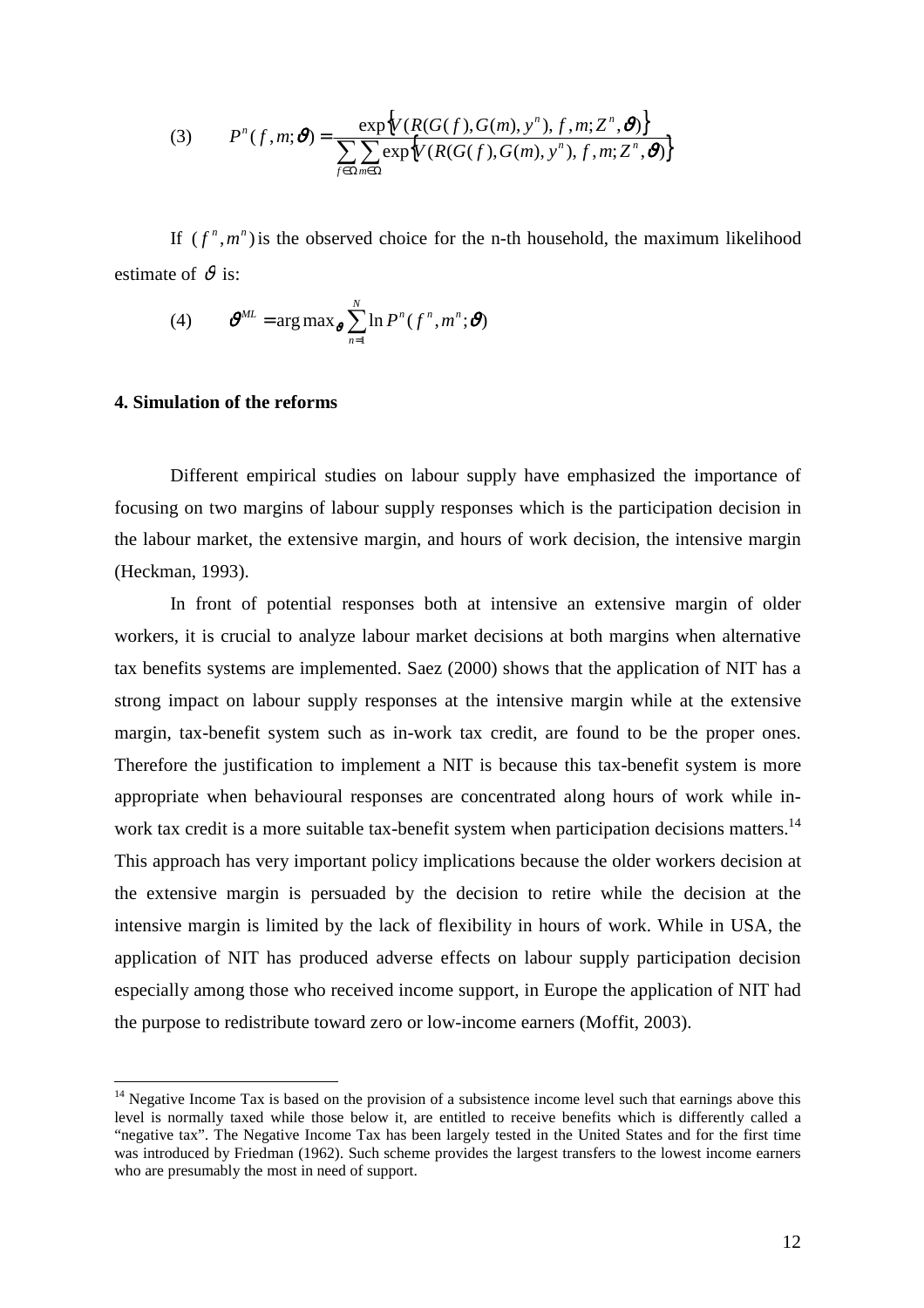The labour supply responses depend on the institutional features of the labour market. A higher flexibility at the intensive margin would allow the older workers to adjust their hours of work and prevent incentives to adjust the labour supply at the extensive margin. The increase of alternative working hours would result in a lower predisposition to shift into retirement because of more flexibility at the intensive margin. Nevertheless, due to fixed costs of work and the requirement to work a minimum number of hours per week, there is resistance toward the flexibility in labour supply.

Let us suppose we are interested in some alternative tax-transfer rule  $R_A$ . For a given choice  $(f, m)$ , it will produce a net available income for the n-th household equal to  $R(G(f), G(m), y^n)$ . Let  $P_A^n(f, m; \theta^{ML})$  be the corresponding choice probability computed on the basis of the estimated parameter  $v^{ML}$  and of the new tax-transfer rule. If we are interested in simulating the expected value of some function  $\varphi^n(f, m)$ , we simply compute:

(5) 
$$
E(\boldsymbol{\varphi}^n(f,m)) = \sum_{f \in \Omega} \sum_{m \in \Omega} \boldsymbol{\varphi}^n(f,m) P_A^n(f,m; \boldsymbol{\vartheta}^{ML})
$$

The simulation of different tax regimes consists in finding the tax rate, which equalizes the predicted net tax revenues under these tax regimes with net tax revenues the state recovers from the current system. In what follows, we have simulated 4 different scenarios of tax benefit systems that embody the above criterion. The first two reforms are based on a combination of a NIT (where a flat tax is complemented with a transfer that guarantees households' income up to a basic level) and a reduction in accrued pensions by 2,1% and 4,2% for each year of early retirement before the age of 65. Thus, taxes, benefits and pension reductions are simulated as follows:

(6) 
$$
Tax_{NIT} = \begin{cases} t_{NIT}(Y - a * Poverty) \rightarrow Y > a * Poverty \\ o \rightarrow otherwise \end{cases}
$$

and the benefits as below:

(7) *Benefits*<sub>NIT</sub> = 
$$
\begin{cases} a * \text{Poverty} - Y \rightarrow Y \leq a * \text{Poverty} \\ o \rightarrow \text{otherwise} \end{cases}
$$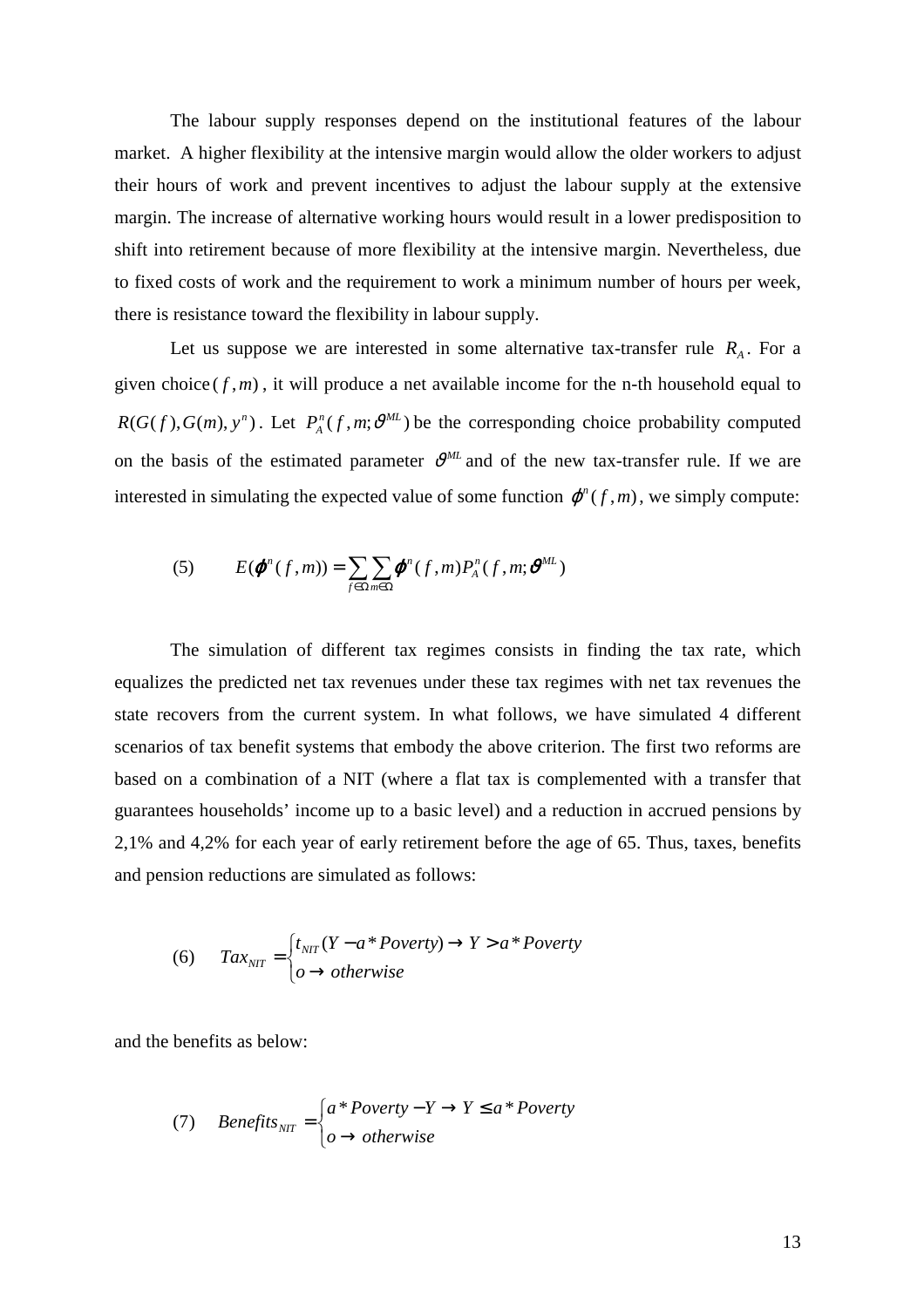The poverty line is set equal to the median of gross income at the current system multiplied by a coefficient *k* which takes several values ranging from 0.5 for the households without children to 2.4 for those with no less than 5 children.<sup>15</sup> *Y* refers to the gross income and t<sub>NIT</sub> is a constant marginal tax rate. The parameter *a* is set equal to 0.5, 0.75, 1 and 1.25 and determines the generosity of the tax- transfer scheme such that the more generous the system the higher is the parameter *a*. The guaranteed income replaces all current family benefits and transfers.

The next simulation is the application of WF, which essentially is a modification of NIT where the transfer is conditional on a minimum amount of weekly hours of work (e.g. a minimum of 20 weekly hours by one of the household members).

In all these simulations, the disposable income is a function of the wife and husband's earnings other income. The system of NIT and WF are interpreted as alternatives that try to compound the criterion of lessening distortions from high marginal tax rates and the criterion of redesigning the basic income support system in a more effective way. Different tax-benefit rules generate different impacts on the utility of the household, which are reflected by the changes in the level of disposable income and leisure. Therefore the change in the disposal income will indicate the change of welfare of the individual in monetary terms and the change in hours of leisure will indicate the effect on the labour supply and hours of work.

#### **5. Simulation Results**

 $\overline{a}$ 

 Here we show the results of the simulations of the above reforms on household labour supply and their welfare measured in terms of expected maximum utility. The discussion is concentrated on the following variables: average values of weekly working hours, top marginal tax rates, average tax rates and we compare the simulated reforms focusing on the social welfare criterion based on utility and income and the respective percentage of winners. The welfare reforms proposed in this study are intended to reduce the pension entitlement with a certain percentage and in the same time to provide all individuals in pre-retirement age with income up to a certain poverty threshold. Thus our reform tackles both the pension system sustainability and the poverty issue.

<sup>&</sup>lt;sup>15</sup> The coefficient *k* is set equal to 1.33, 1.63, 1.90, 2.16 and 2.40 respectively for the households with 1, 2, 3, 4 and 5 (or more) children.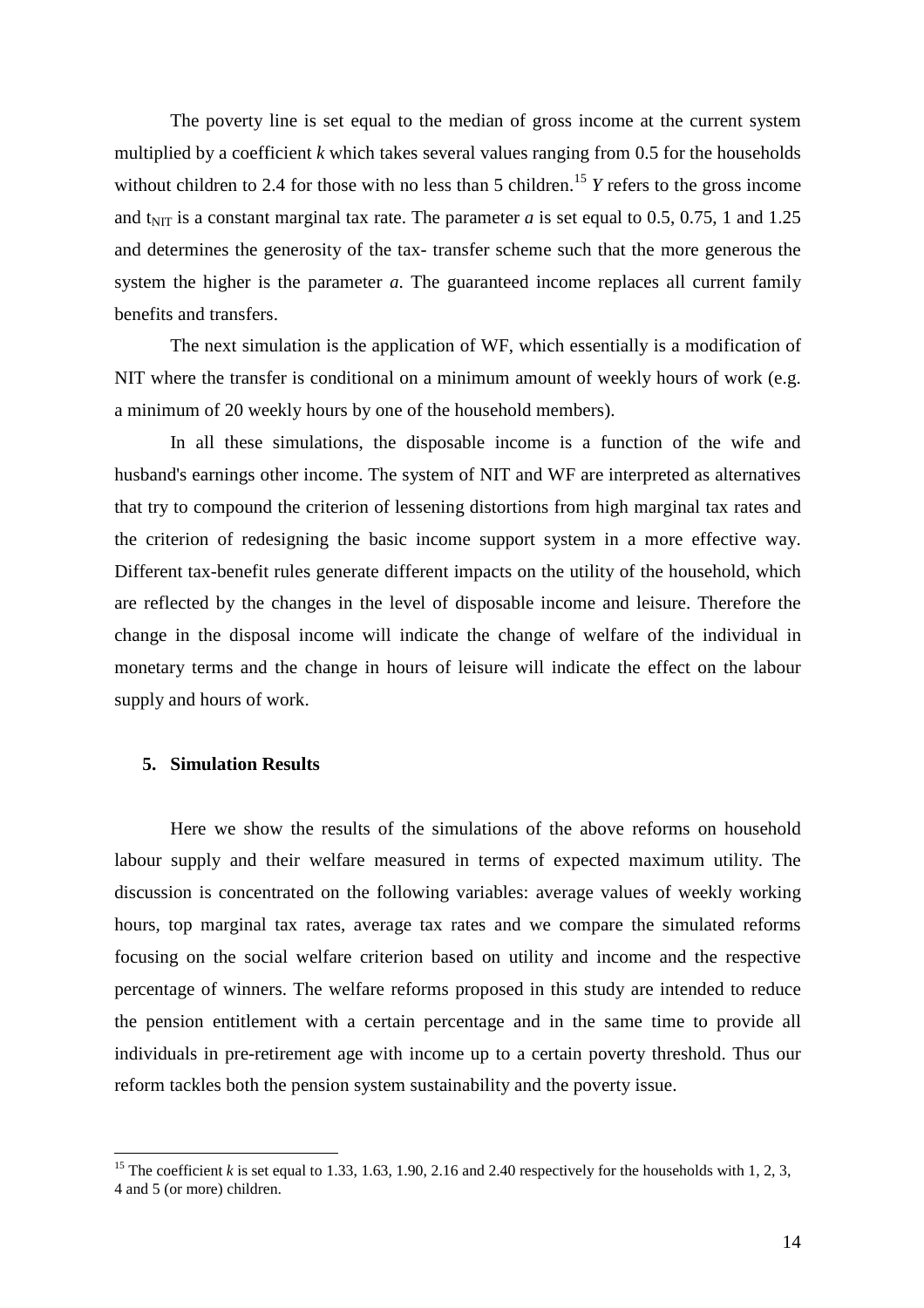As regards the feasibility of tax system, most of the reforms perform better than the current one by yielding a marginal tax rate lower than 50% and an average tax rate lower than the current of  $20\%$ .<sup>16</sup> We have experimented four different levels of generosity level but our comments will disregard the highest level (1.25) as the simulated marginal tax rates exceeds the 50% which is the top marginal rate, actually applied in Austria. As shown in Table 2, most of the reforms perform better than the current system in terms of social welfare and percentage of households. According to social welfare criterion (both utility and income-based), the WF yields a higher value of welfare compared to the baseline scenario and NIT by applying a generosity of income support of above 50% of the poverty line while working and a reduction in pension entitlement in case of early retirement by 4.2%.

 Looking at the number of winners and losers (see Table 3), there are more winners than losers for all reforms (especially for the WF rule with 4.2% reduction per year) except NIT. <sup>17</sup> The losers from these reforms come mainly from the upper and the lower quintile respectively for the highest and the lowest generosity level. However the "winners" are highly concentrated among the middle quintiles. This is due to their higher labour supply elasticity and lower marginal tax rates. The distribution of winner across income quintiles is quite similar for both social welfare measures (utility and net income) but with a difference in their magnitude.  $18$ 

Table 4 and 5 illustrate the impact of the above reforms on labour supply at the intensive and extensive margin (average weekly hours and participation rates). In table 4 we observe a clear increasing trend of male labour supply for all rules except for NIT where the highest generosity level applies. A slight increase of less than one hour is observed for female labour supply, which however remains almost insignificant to catch any particular trend. Thus, the moderate generosity of the welfare system would bring a higher response in labour supply at the intensive margin both under tax benefit system of WF and NIT. In addition in Table 5, we find that WF rather than NIT provides the higher response at the extensive margin. Hence, when the participation decision in the labour market is a concern, the WF, which is a combination of moderate-income support along with lower replacement

 $\overline{a}$ 

<sup>&</sup>lt;sup>16</sup> In 2005, an average tax rate system was introduced while the number of tax brackets was reduced from five to four, with statutory marginal rates of 0%, 38.33%, 43.6% and 50%.

 $17$  An exception is the NIT, which is a combination of the lowest penalties in pension entitlement with the generosity level not less than 1 (or 1130 Euro of income support).

<sup>&</sup>lt;sup>18</sup> This difference is obviously due to their construction (one is based only on changes in net income while the other also on leisure).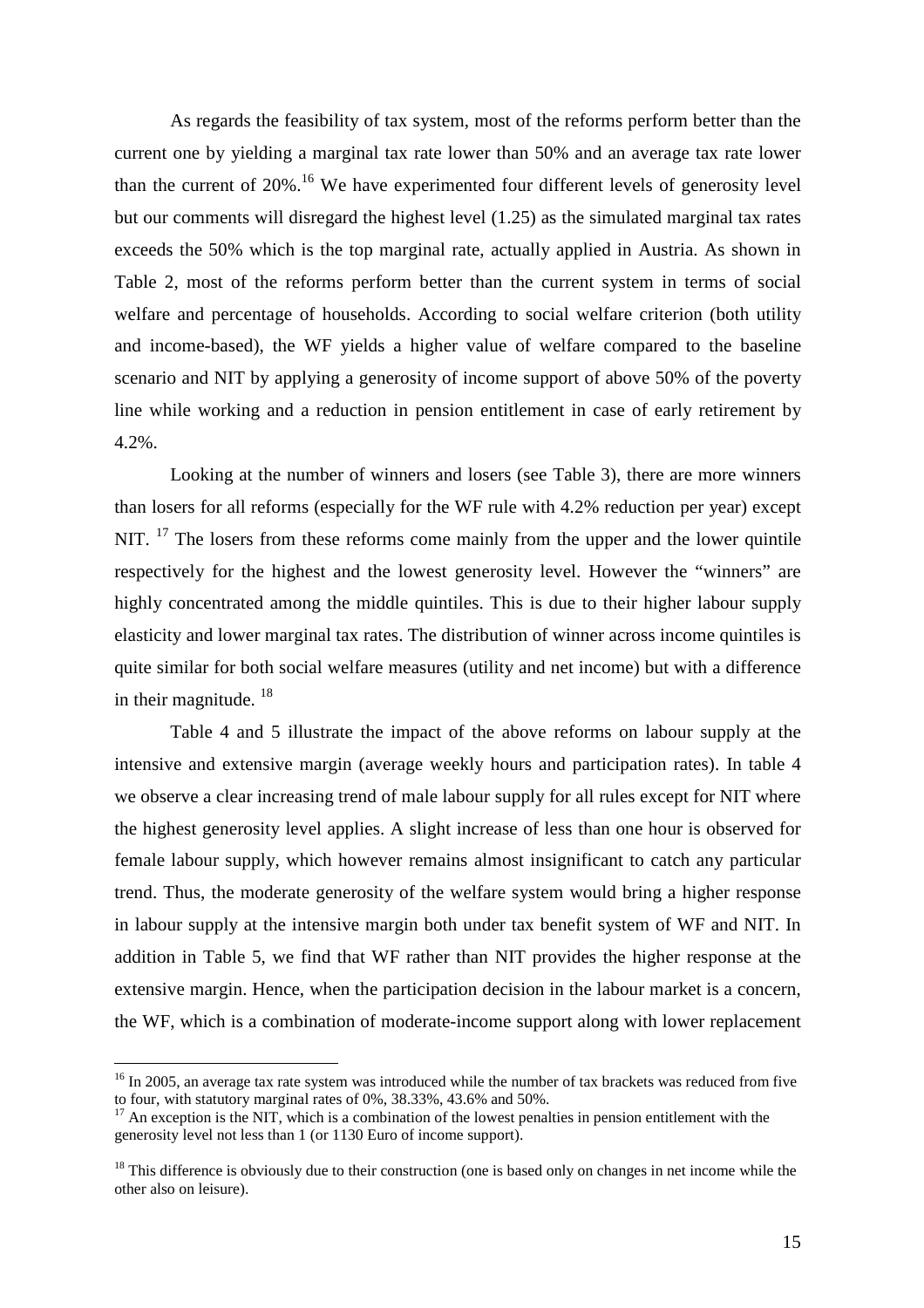rates in early retirement, provide significant incentives for older workers to participate in the labour market. However, we acknowledge that differences across the reforms are rather small to produce a definite ranking of scenarios.

 Point estimates of labour supply do not help to get a complete picture of labour supply behaviour. Therefore we disaggregate by age category and income deciles and show the estimates of the distribution of labour supply in the Tables 6 and 7. Table 6 shows that the positive effect on labour supply appears to be higher for males at the age category 55-60 while, as regards women, the increase in hours of work is almost insignificant. The lack of reaction among males younger than 55 is due to their high labour supply (close to full time employment) compared to other age categories (close to part time) whereas the lower labour response among the oldest individuals (60+) is due to their higher preference for leisure while reaching the official retirement age.<sup>19</sup> The disaggregation of labour supply by income deciles, as in Table 7, indicates that the best performers are males belonging to the middle income group succeeded by the last income deciles group. Concerning low-income earners, they supply more hours of work with the increase in generosity level. A similar trend is observed also for women but at a smaller magnitude. To summarize, while among mid and top deciles income earners an increase in generosity level of income support is accompanied with labour disincentives a reverse pattern is observed for low-income earners. These findings indicate that the labour supply response at the intensive margin increases with the rise of generosity level for those older workers clustered in the lowincome deciles.

 An interpretation of the above result is that lower average and marginal tax rates, available in-work benefits conditional on hours of work and low expected returns from the early retirement due to the penalty cause a higher substitution effect among middle and low income earners compared to high income deciles due to their higher labour supply elasticity.

 As it concerns women, their labour supply remains unaffected by the proposed reforms as a result of the impassivity showed by their net income notwithstanding the favourable marginal tax rates. Also, the estimates of the utility function (as in Table 10) imply a stronger preference of women for leisure underlying a separability feature of leisure activities between men and women.

 $\overline{a}$ 

<sup>&</sup>lt;sup>19</sup> This finding holds for both ranges of pension reductions  $(2,1%$  and  $4,2%$ ).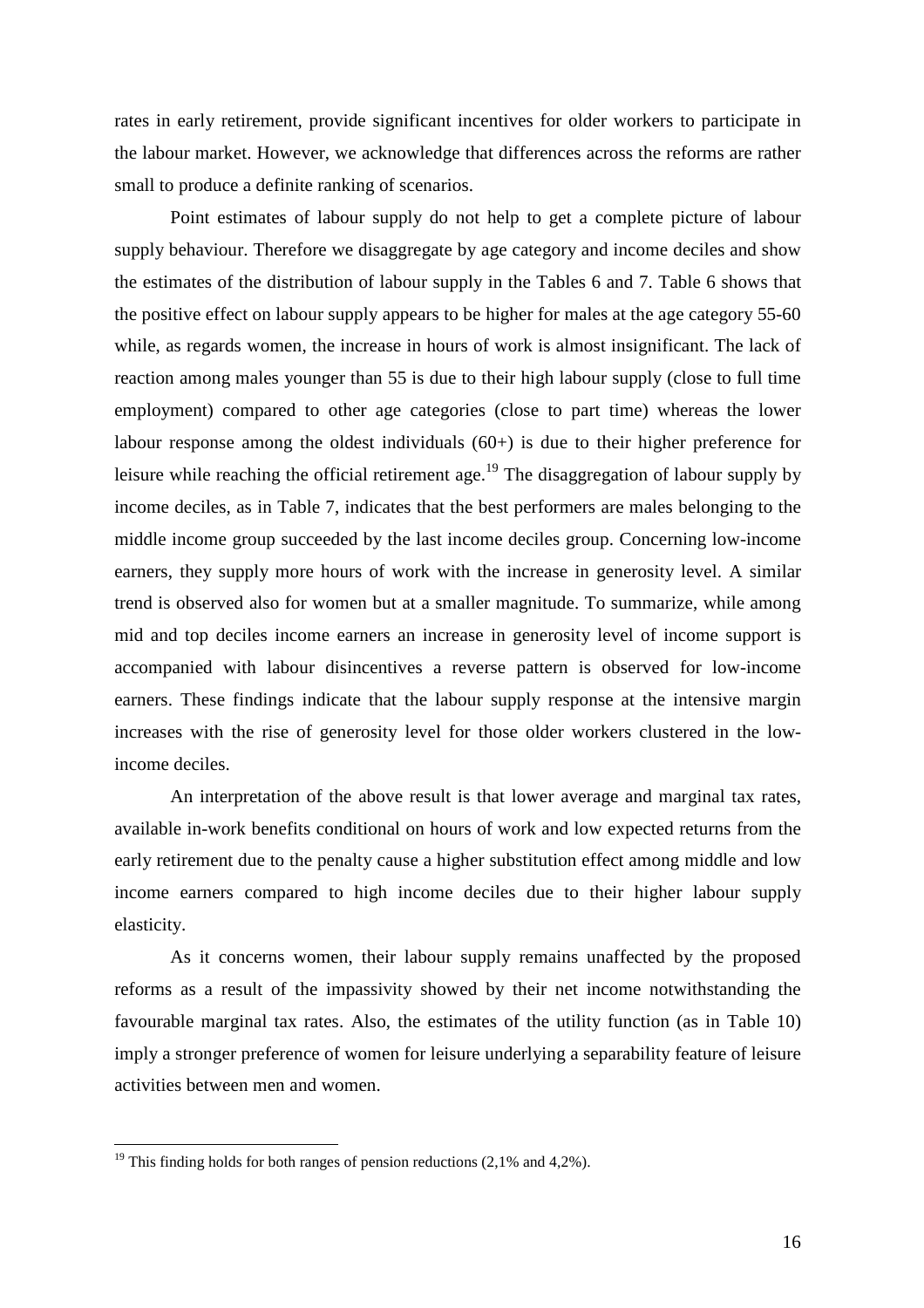#### **6. Conclusion**

 By the means of a micro-econometric model of household labour supply, we have simulated the ex-ante effect of some reforms, which are a mixture of a future prospect on pension reductions and an income support for the low-income households in Austria. In particular, these reforms are based on the combination of either a NIT or WF and a reduction of pensions by 4,2% and 2,1% in line with the pension reforms 2003-2004 and 2007. We find that most of these reforms bring to higher social welfare compared to the baseline system, especially WF which is characterized by an approach of moderate generosity of income support while working and lower pension entitlement in case of early retirement. The reductions in pensions along with stricter rules on eligibility for income support bring to a higher social welfare and an increasing number of winners.

 Concerning labour supply, the results show that individuals whose labour supply increases under the proposed reforms are mainly men, in the age category 55-60 and belonging to middle income group. This trend might be justified by their higher elasticity of labour supply with respect to income and lower marginal tax rates which guarantee the budget neutrality. On the other hand, reforms aimed at creating labour incentives among older individuals living in couple do not appear to be very effective for women.

At the end, a higher response in labour supply is observed for WF rather than NIT indicating that in-work tax credit provides higher labour incentives for older workers. This is in line also with the literature, which supports the application of in-work tax credit in combination of subsistence guaranteed income level while certain hours of work are provided. These reforms are of greater importance if we consider also the budgetary costs, which, under these simulations, are fully covered by this population group.

 Thus, applying elevated benefit reductions for early retirement, exercising taxbenefit regimes that reduce the marginal tax rates on earned income and allowing more flexibility in working hours will encourage labour supply among older workers.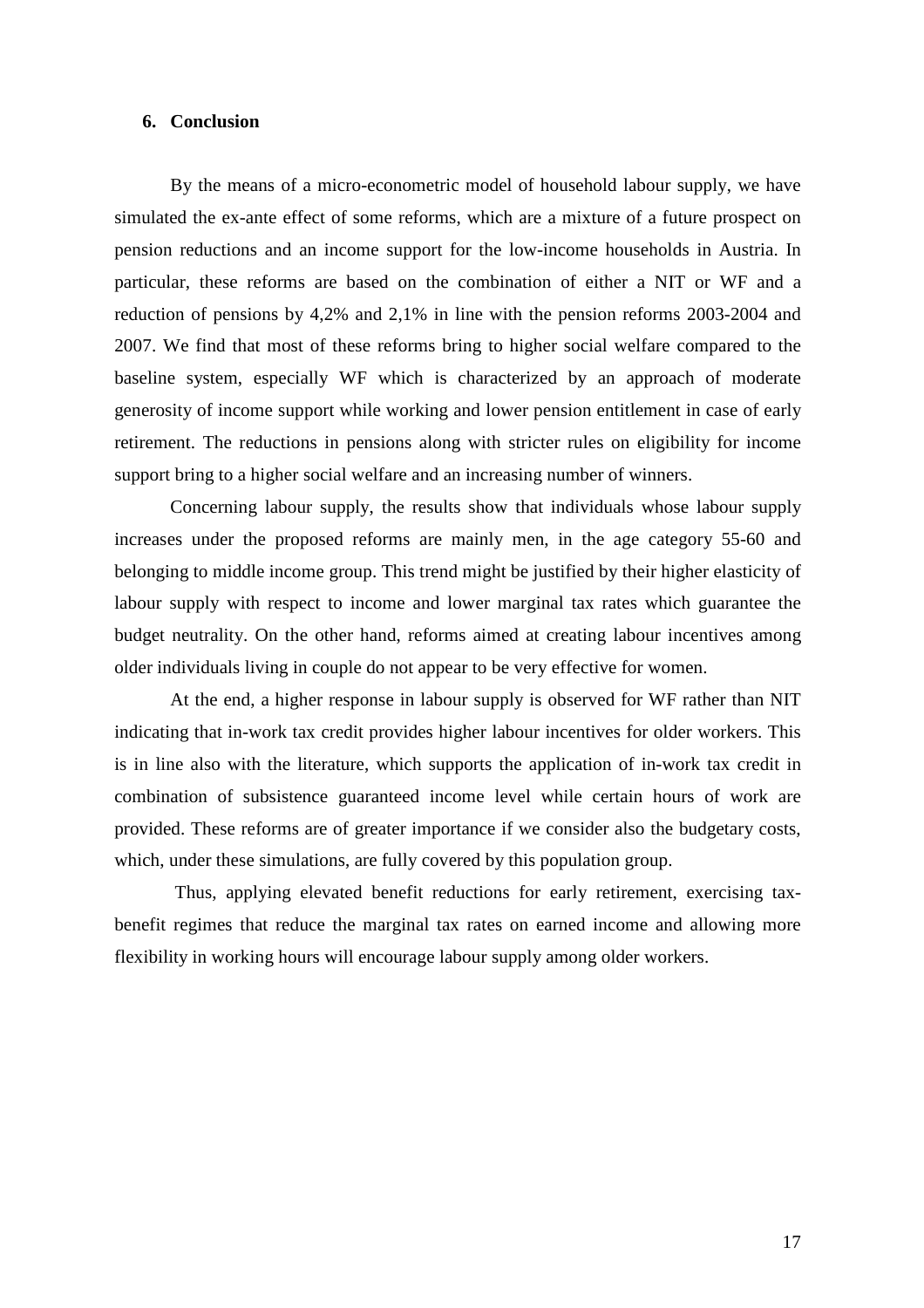#### **References**

**Aaberge, R., Colombino U. (2000)**: "Equality of Opportunity versus Equality of Outcome as a basis for Evaluating Tax regimes: Empirical Evidence based on Italian data" CHILD working paper n.11.

**Aaberge, R., J.K. Dagsvik and S. Strøm (1995):** "Labor Supply Responses and Welfare Effects of Tax Reforms", Scandinavian Journal of Economics 4, 635-659.

**Aaberge, R., Colombino U. and S. Strøm (1999):** "Labor Supply in Italy: An Empirical Analysis of Joint Household Decisions with Taxes and Quantity Constraints", Journal of Applied Econometrics, 14, 403-422.

**Colombino, A. (2003):** "A Simple Intertemporal Model of Retirement Estimated on Italian Cross-section Data", Labour, 17, 115-137.

**Duncan, A. and C. Giles (1996):** "Labour supply incentives and recent Family Credit reforms", Economic Journal, 106, 142-157.

**Friedman, M., (1962):** Capitalism and freedom, Chicago University Press, Chicago.

**Heckman, (1993):** "What Has Been Learned about Labor Supply in the Past Twenty Years?  $\blacksquare$ , American Economic Review, American Economic Association, vol. 83(2), pages 116-21, May.

**Hefler G. (2006):** "Labor Market participation of older people (55-64) in Austria – A background Report".

**Hofer, H. and Koman, R. (2006):**" Social security and retirement incentives in Austria" Empirica 33:285-313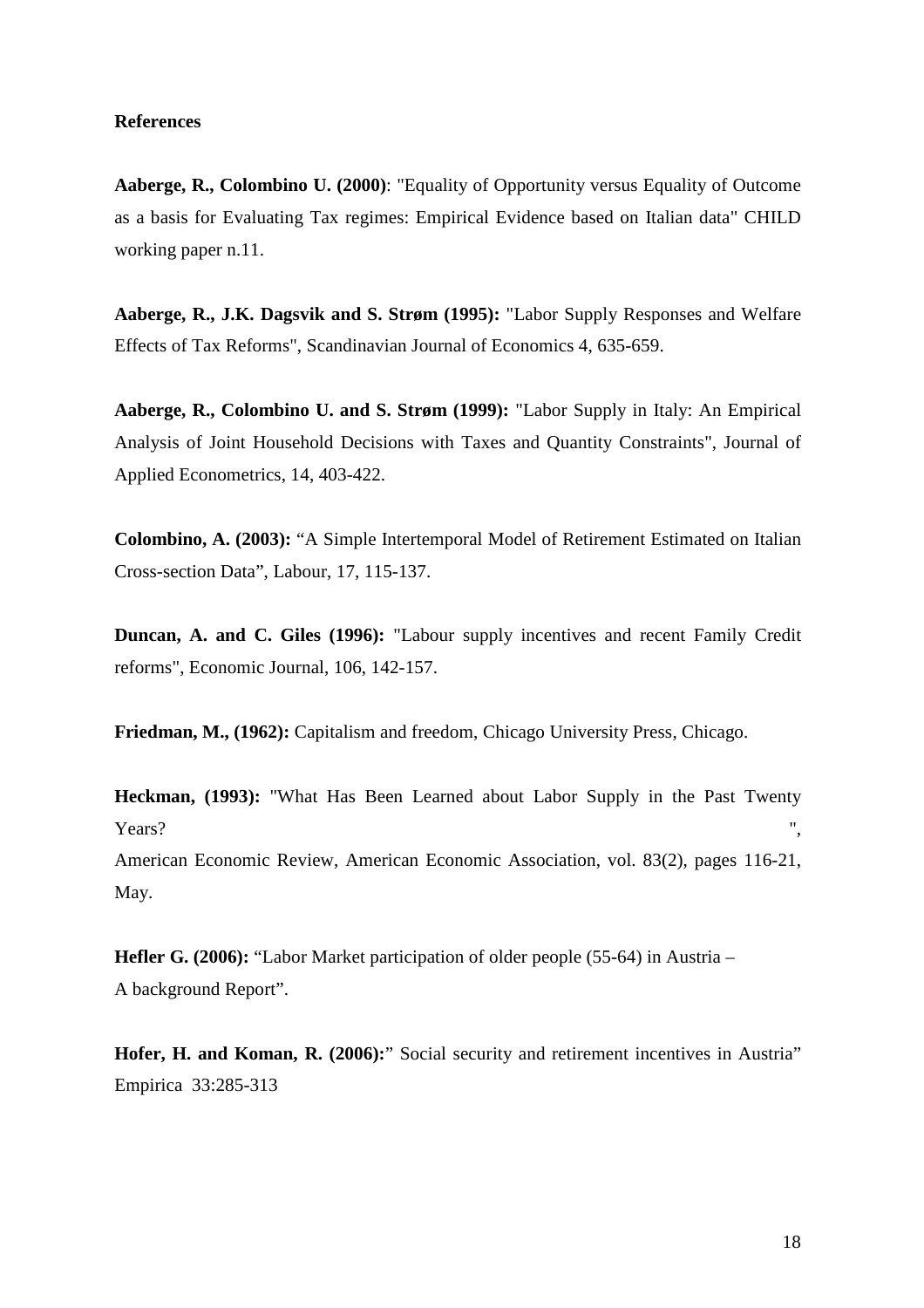**Keuschnigg, Ch. And Keuschnigg, M. (2004):** "Ageing, labour markets and pension reforms in Austria" . Discussion paper - Department of Economics. University of St. Gallen January.

**Lindbeck, A. (2001):** "Pensions and Contemporary Socioeconomic Change", The Research Institute of Industrial Economics

**Ichino, A., Schwerdt, G, Winter-Ebmer, R., Zweimüller, J. (2007):** "Too Old to Work, Too Young to Retire?" Institute for Advanced Studies, Vienna.

**McHale J. (1999):** "The Risk of Social Security Benefit Rule Changes: Some International Evidence." NBER Working Paper No. 7031

**Michaud M-L (2004):** "Welfare and the Labour Market in the EU", CIREM Report – June 2004

**Moffit, R. (2003):** "The negative income tax and the evolution of U.S welfare Policy," Journal of Economic Perspectives, American Economic Association, vol. 17(3), pages 119- 140.

**Munnell, A., Soto, M., Zhivan, N. (2008):** "Why do more older men work in some states?" Center for Retirement Research Working Paper No.8-6.

**OECD (2003)**- Economic Surveys: Austria.

**OECD report (2005)** "OECD urges Austria to do more to encourage older people to work longer".

**OECD report (2005):** "Aging and Employment policies, Austria"

**OECD Observer (1998):** "Retire early, stay at work?"

**Saez, E. (2000):** "Optimal Income Transfer Programs: Intensive versus Extensive Labor Supply Responses," NBER Working Paper No. 7708.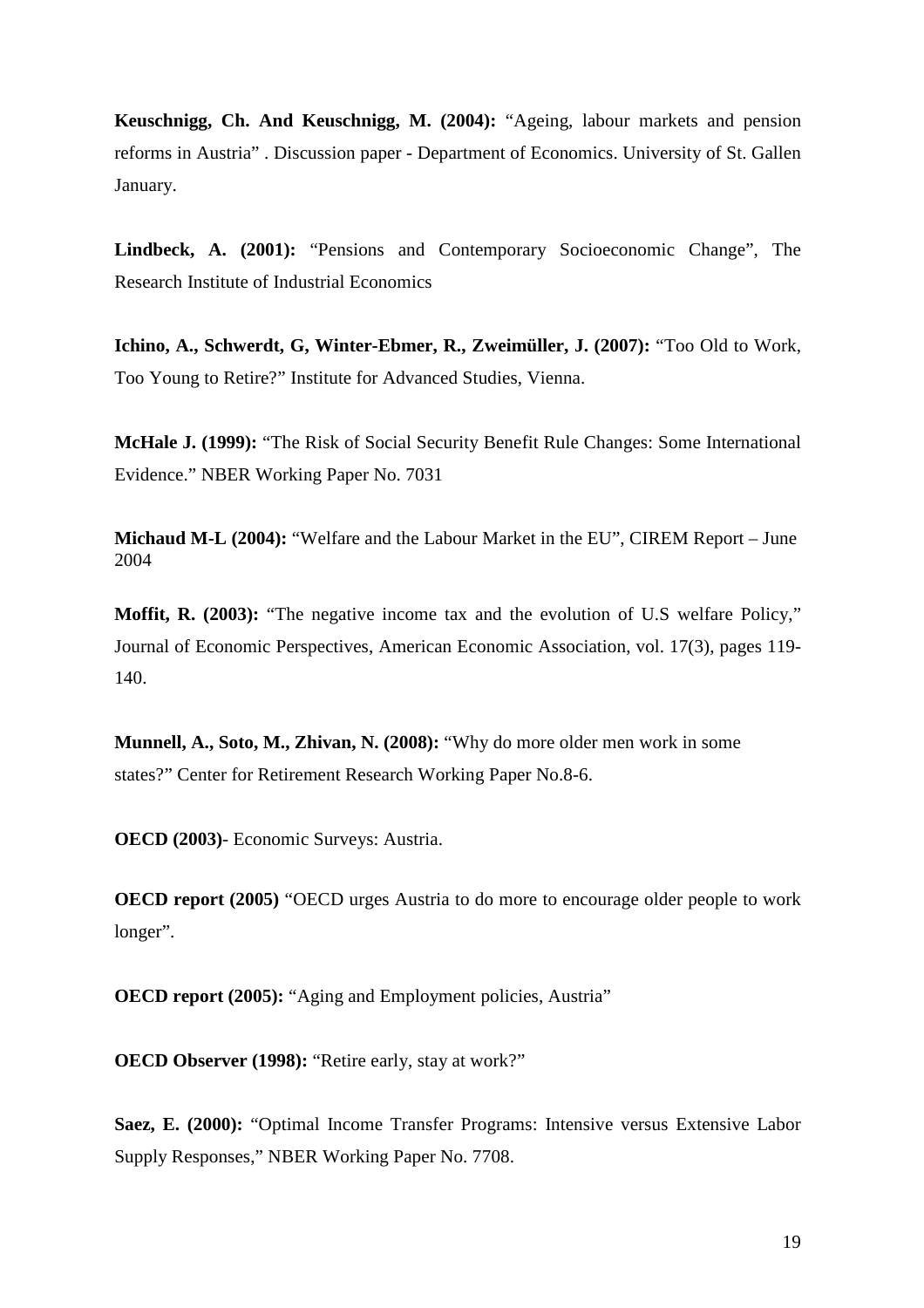**Zaidi, A. Makovec M. and Fuchs, M. (2006):** "Transition from work to retirement in EU25"

**Van Soest, A, Das, M. and Gong, X., (2002):** A structural labour supply with flexible preferences, Journal of Econometrics, 107, 345-374

**Van Soest, A. and M. Das (2001):** "Family labor supply and proposed tax reforms in the Netherlands", Journal of Human Resources.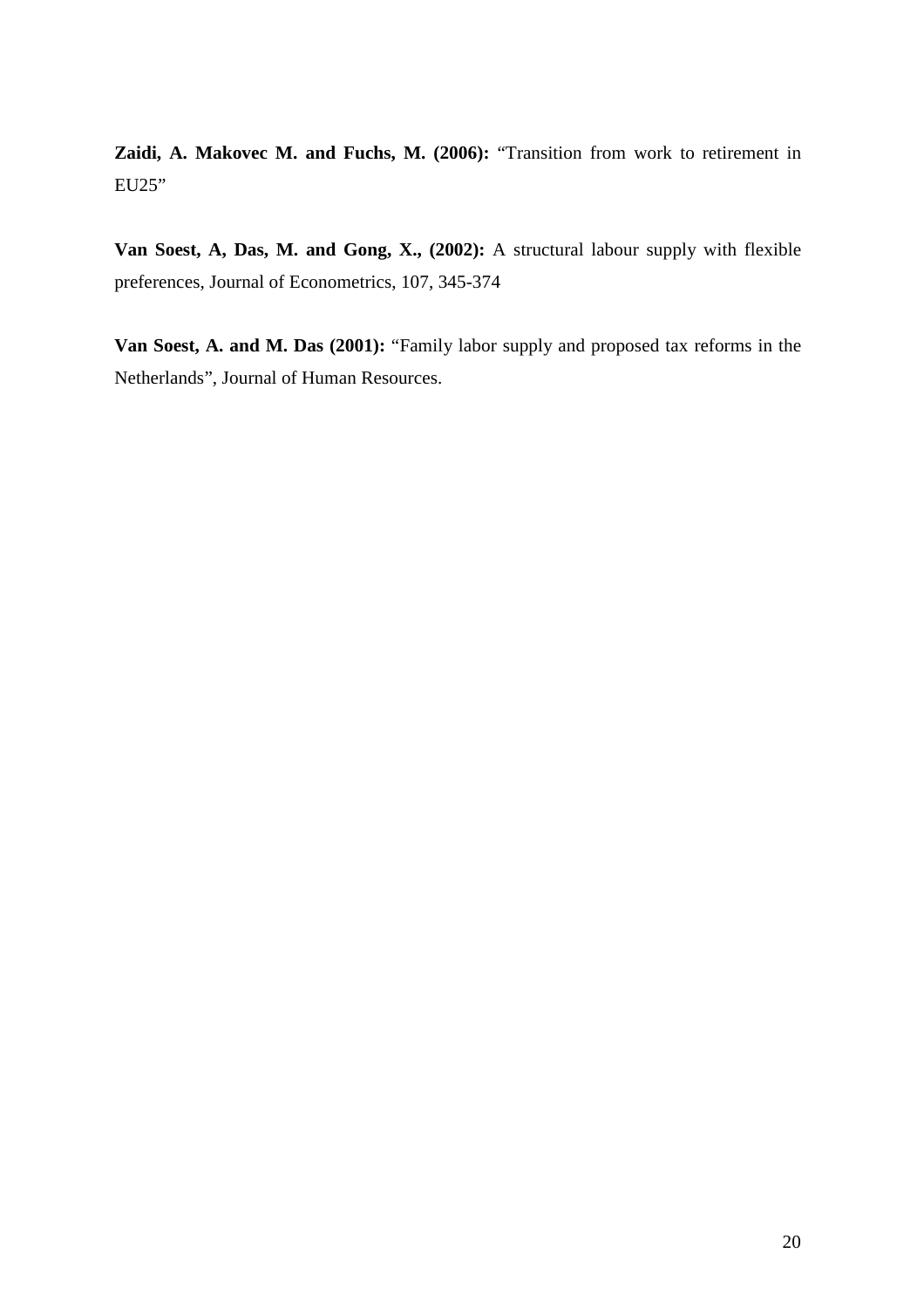#### **Appendix 1**

#### **A. Utility function specification**

 The specification is linear-in-parameters, which allows the use of potential estimation procedures available in most econometric or statistical packages. We choose a quadratic specification since it represents a good compromise between flexibility and ease of estimation:

$$
V(X, hF, hM, b) = bx X + bF (T - hF) + bM (T - hM) + bxx X2 + bFF (T - hF)2 + bMM (T - hM)2 ++ bxF X (T - hF) + bxM X (T - hM)
$$

Some of the above parameters  $b<sub>s</sub>$  may depend on household or individual characteristics Z. A convenient choice might be to interact the disposable income and the leisure variables with the individual characteristics as follows:

$$
b_F = b_{F1}(G_60_{\text{wife}}) + b_{F2}b_{F1}(G_65_{\text{wife}})
$$
  

$$
b_M = b_{M1}(G_60_{\text{husband}}) + b_{M2}(G_65)
$$
  

$$
b_x = b_{x1}(Age_{\text{husband}}) + b_{x2}(Age_{\text{wife}})
$$

#### **B. Choice set specification and hours distribution**

The choice set is composed of 6 alternatives for each individual by specifying the interval of hours of work and sample randomly within this interval which has a length of 16 hours. The first alternative refers to zero hours of work, and the last to the pension choice. The actual observed hours will be rounded to the closest discrete value. The basic idea can be appropriately modified when one observes directly annual hours or weeks worked.

To capture the effect of each alternative on the utility, we use some alternative dummies and calling them with a common variable A, we express the probability function as follows: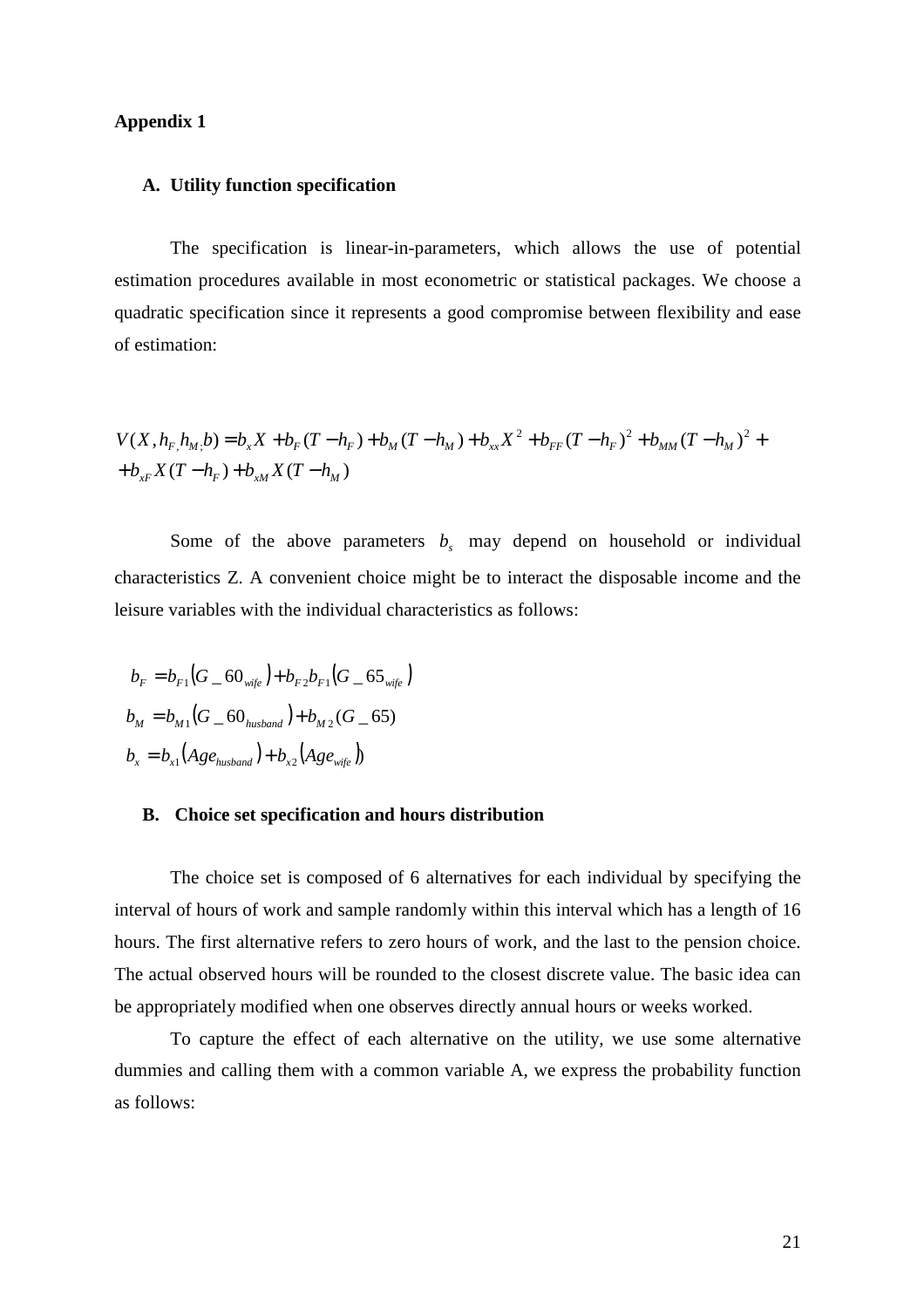$$
P^{n}(f,m;\vartheta) = \frac{\exp\{\Psi^{n}(f,m;\vartheta) + \gamma A\}}{\sum_{f \in \Omega m \in \Omega} \exp\{\Psi^{n}(f,m;\vartheta) + \gamma A\}}
$$

where the  $\gamma$ <sup>s</sup> are parameters to be estimates

 The dummies can be interpreted as reflecting quantity constraints on the labour market (as in Aaberge et al. 1995, 1999), or specific utility of full-time, part time, extra time jobs, or maybe both (as in Van Soest et al,  $2001$ ,  $2002$ )<sup>20</sup>.

The simulations are run under a neutral budget provided that this age group is treated differently from the others in terms of tax rates.

 $\overline{a}$ 

<sup>20</sup> Van Soest and Das (2001) use a different mechanism to account for "peaks and holes" in observed hour distribution, namely fixed cost of working. This leads, however, to a more complicated estimation and therefore we would not advise the adoption of this procedure in the basic model estimation.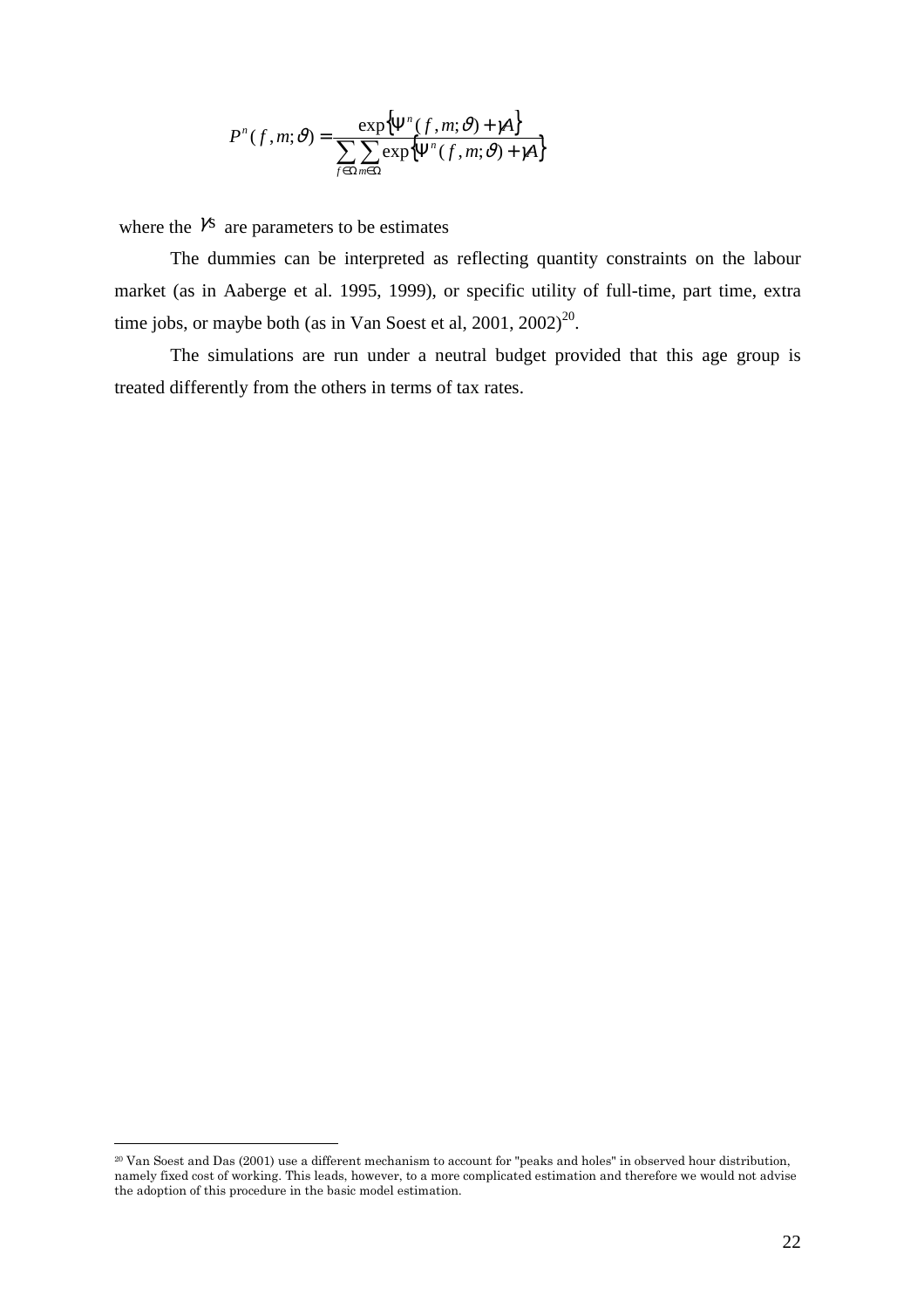## **Appendix 2**

| Table1.1: Pensions as Percentage of GDP in 2004 |
|-------------------------------------------------|
|                                                 |

|                                                             | <b>EU15</b> | Austria  |
|-------------------------------------------------------------|-------------|----------|
| Total                                                       | 12.03       | 14.03    |
| Old age pension                                             | 9.04        | 11.02    |
| Anticipated old age pension                                 |             |          |
|                                                             | 0.05        | 1        |
| Partial pension                                             | 0           | $\Omega$ |
| Disability pension                                          | 1.02        | 1.04     |
| Early retirement benefit due to<br>reduced capacity to work |             |          |
|                                                             | 0           | 0.03     |
| Survivors pension                                           | 1.01        | 0.04     |
| Early retirement benefit for labour<br>market reasons       |             |          |
|                                                             | 0.01        | 0.01     |

| Table 1.2: Expenditures as Percentage of GDP in 2004 |  |
|------------------------------------------------------|--|
|                                                      |  |

|                              | <u>EU15</u> | <b>Austria</b> |
|------------------------------|-------------|----------------|
| Total expenditure            | 27.06.00    | 29.01.00       |
| Social protection benefits   |             |                |
|                              | 26.06.00    | 28.03.00       |
| Administration costs         | 0.09        | 0.05           |
| Other expenditure            | 0.02        | 0.04           |
| Sickness/Health care         | 7.05        | 7.01           |
| Disability                   | 2.01        | 2.03           |
| Old age                      | 10.09       | 13.03          |
| <b>Survivors</b>             |             |                |
| Family/Children              | 1.02        | 0.04           |
|                              | 2.01        | 3              |
| Unemployment                 | 1.08        | 1.07           |
| Housing                      | 0.05        | 0.01           |
| Social exclusion             | 0.04        | 0.04           |
| Sickness and disability      |             |                |
| Old age and survivors        | 9.07        | 9.04           |
|                              | 12.02       | 13.06          |
| Housing and Social exclusion |             |                |
|                              | 0.09        | 0.05           |

Source: Eurostat-Esspros 2004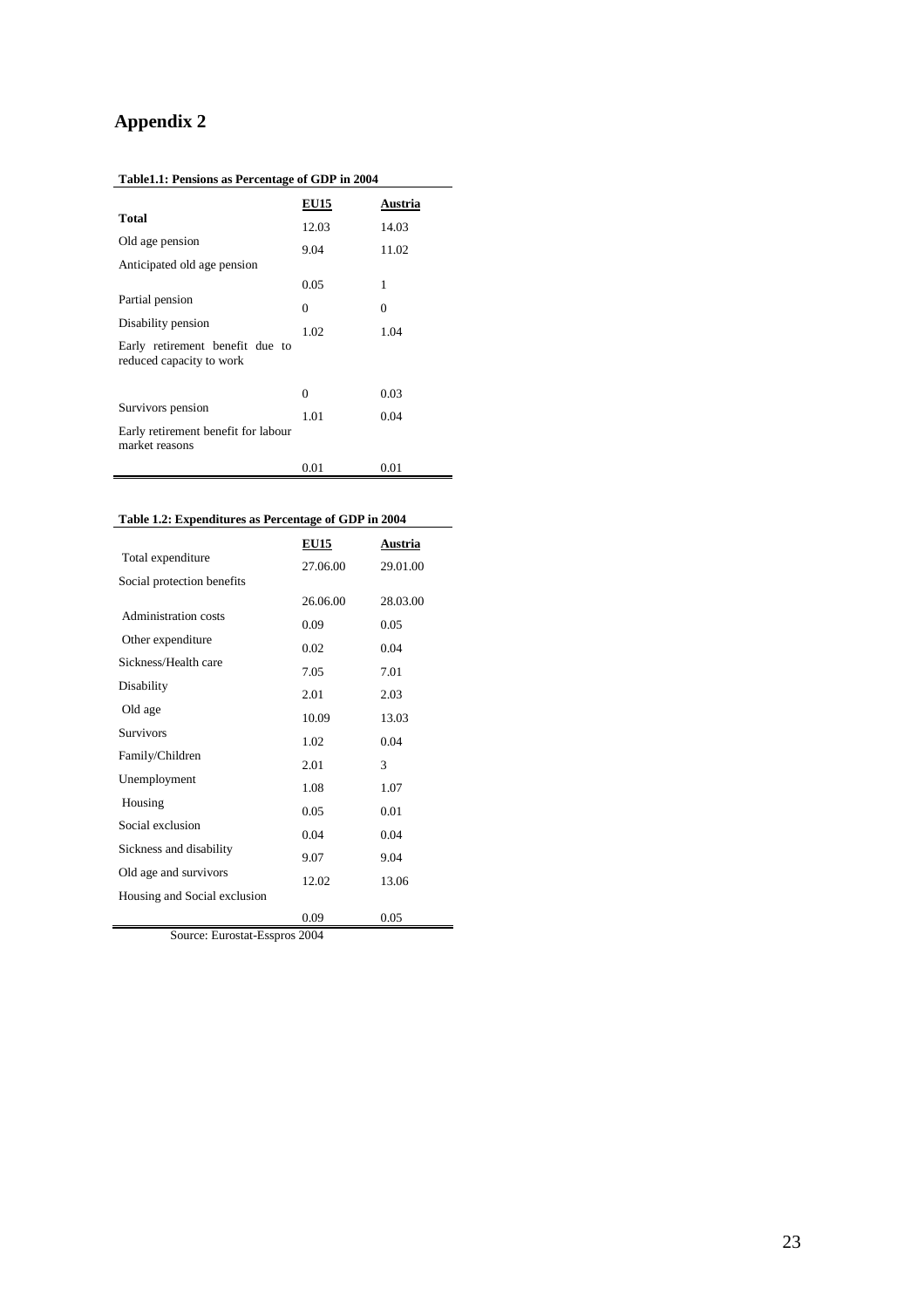| <b>Economically Austrian Inactive Population by</b><br><b>Reason for Inactivity in 2006</b> |                                  |         |         |  |  |
|---------------------------------------------------------------------------------------------|----------------------------------|---------|---------|--|--|
|                                                                                             | All reasons<br><b>Retirement</b> |         |         |  |  |
| <b>Both sexes</b>                                                                           | 50 - 64                          | 685100  | 495900  |  |  |
|                                                                                             | $65+$                            | 1272600 | 1183500 |  |  |
| Female                                                                                      | 50 - 64                          | 415200  | 267100  |  |  |
|                                                                                             | $65+$                            | 759700  | 674400  |  |  |
| Male                                                                                        | 50 - 64                          | 269900  | 228800  |  |  |
|                                                                                             | $65+$                            | 512800  | 509000  |  |  |

Source: UNECE Statistical Division Database,

compiled from national official sources.

#### **Table 2: Behavioural and welfare effects of the simulated reforms**

|                           | Average<br><b>Utility</b> | Average<br><b>Net</b><br><b>Income</b> | Gini<br><b>Income</b><br><b>Based</b> | <b>Taxes</b> | <b>Benefits</b> | <b>Social</b><br>Welfare<br><b>Utility</b><br><b>Based</b> | <b>Social</b><br>Welfare<br><b>Income</b><br>based | <b>Winner</b><br>by<br><b>Utility</b> | Winner by<br><b>Income</b> | Top<br><b>Marginal</b><br>tax | Average<br>Tax |
|---------------------------|---------------------------|----------------------------------------|---------------------------------------|--------------|-----------------|------------------------------------------------------------|----------------------------------------------------|---------------------------------------|----------------------------|-------------------------------|----------------|
| <b>Current</b>            | 51,107                    | 2121                                   | 0,20                                  | 424          | 762             | 45,414                                                     | 1689                                               |                                       |                            |                               | 0,20           |
| $WF+Flat(2,1\%$ per year) |                           |                                        |                                       |              |                 |                                                            |                                                    |                                       |                            |                               |                |
| $a=0,50$                  | 51,247                    | 2297                                   | 0,24                                  | 292          | 653             | 45,512                                                     | 1737                                               | 77,74                                 | 67,71                      | 0.18                          | 0.13           |
| $a=0,75$                  | 51,234                    | 2263                                   | 0,24                                  | 307          | 664             | 45,506                                                     | 1727                                               | 78,06                                 | 64,89                      | 0,23                          | 0,14           |
| $a=1,00$                  | 51,210                    | 2202                                   | 0,22                                  | 336          | 683             | 45,490                                                     | 1709                                               | 75,86                                 | 58,62                      | 0,31                          | 0,15           |
| $a=1,25$                  | 51,148                    | 2072                                   | 0.20                                  | 401          | 728             | 45,440                                                     | 1666                                               | 58,31                                 | 36,36                      | 0.50                          | 0,19           |
| $WF+Flat(4,2\%$ per year) |                           |                                        |                                       |              |                 |                                                            |                                                    |                                       |                            |                               |                |
| $a=0,50$                  | 51,309                    | 2334                                   | 0,25                                  | 212          | 580             | 45,578                                                     | 1747                                               | 80,56                                 | 69,59                      | 0.13                          | 0.09           |
| $a=0,75$                  | 51,303                    | 2311                                   | 0,25                                  | 222          | 586             | 45,572                                                     | 1742                                               | 81,50                                 | 68,97                      | 0.16                          | 0,10           |
| $a=1,00$                  | 51,292                    | 2274                                   | 0,24                                  | 240          | 599             | 45,568                                                     | 1736                                               | 84,01                                 | 67,08                      | 0,21                          | 0,11           |
| $a=1,25$                  | 51,274                    | 2211                                   | 0,22                                  | 274          | 623             | 45,552                                                     | 1727                                               | 84,95                                 | 60,82                      | 0.32                          | 0,12           |
| $NIT+Flat(2,1%$ per year) |                           |                                        |                                       |              |                 |                                                            |                                                    |                                       |                            |                               |                |
| $a=0,50$                  | 51,229                    | 2262                                   | 0,24                                  | 322          | 678             | 45,502                                                     | 1716                                               | 73,04                                 | 60,82                      | 0.20                          | 0,14           |
| $a=0,75$                  | 51,200                    | 2196                                   | 0.23                                  | 361          | 707             | 45,476                                                     | 1691                                               | 66,46                                 | 54,23                      | 0,27                          | 0,16           |
| $a=1,00$                  | 51,135                    | 2067                                   | 0,21                                  | 433          | 760             | 45,418                                                     | 1640                                               | 47,96                                 | 31,35                      | 0,41                          | 0,21           |
| $a=1,25$                  | 50,472                    | 1194                                   | 0.12                                  | 819          | 1014            | 44,875                                                     | 1054                                               | 15,05                                 | 13,48                      | 1,65                          | 0,69           |
| $NIT+Flat(4,2%$ per year) |                           |                                        |                                       |              |                 |                                                            |                                                    |                                       |                            |                               |                |
| $a=0,50$                  | 51,297                    | 2303                                   | 0,25                                  | 237          | 600             | 45,567                                                     | 1730                                               | 78,99                                 | 66,14                      | 0,14                          | 0,10           |
| $a=0,75$                  | 51,280                    | 2257                                   | 0.24                                  | 266          | 622             | 45,552                                                     | 1714                                               | 79,31                                 | 62,38                      | 0.19                          | 0,12           |
| $a=1,00$                  | 51,248                    | 2178                                   | 0,22                                  | 313          | 656             | 45,524                                                     | 1689                                               | 77,12                                 | 52,98                      | 0,29                          | 0,14           |
| $a=1,25$                  | 51,169                    | 2006                                   | 0.19                                  | 406          | 725             | 45,459                                                     | 1629                                               | 62,38                                 | 28,84                      | 0,51                          | 0,20           |

Note: The gini index is calculated using the Stata command relsgini and computes the Donaldson-Weymark relative S-Gini using the distributional sensitivity parameters specified in the parameter list. The average net income is calculated subtracting from the sum of gross income and benefits the taxes and social insurance contributions. The average tax rate is calculated as the ratio between average taxes and average net income. The social welfare function utility (income)-based is equal to the product of the average utility (income) and the respective (1- Gini index). As winners according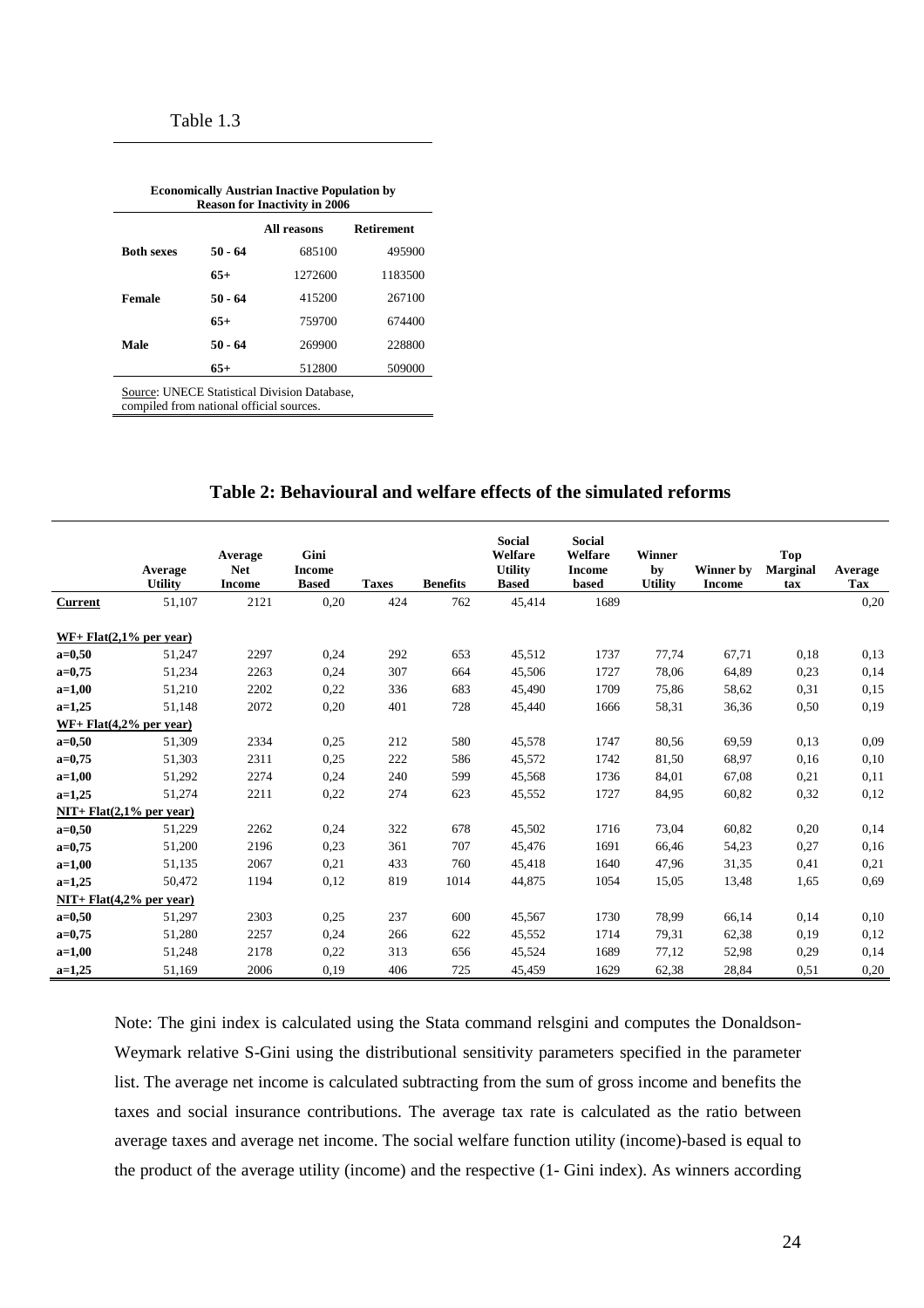to utility (income) criterion we define all households with a post-reform utility (income) higher than that of the pre-reform.

|                | Table 5. I creditage of Williers by Declies |                      |          |        |                         |          |  |  |  |  |
|----------------|---------------------------------------------|----------------------|----------|--------|-------------------------|----------|--|--|--|--|
|                |                                             | <b>Utility based</b> |          |        | <b>Net Income based</b> |          |  |  |  |  |
| <b>Deciles</b> | $I-II$                                      | <b>III-VIII</b>      | $IX - X$ | $I-II$ | <b>III-VIII</b>         | $IX - X$ |  |  |  |  |
| <b>Current</b> |                                             |                      |          |        |                         |          |  |  |  |  |
|                |                                             |                      |          |        |                         |          |  |  |  |  |
|                | $WF+Flat(2,1\%$ per year)                   |                      |          |        |                         |          |  |  |  |  |
| $a = 0.50$     | 45.31                                       | 92.06                | 83.85    | 35.94  | 98.41                   | 68.23    |  |  |  |  |
| $a=0.75$       | 59.38                                       | 92.06                | 79.69    | 48.44  | 98.41                   | 59.37    |  |  |  |  |
| $a=1,00$       | 76.56                                       | 87.30                | 71.88    | 62.51  | 93.65                   | 45.83    |  |  |  |  |
| $a=1,25$       | 89.06                                       | 58.73                | 47.92    | 81.25  | 30.16                   | 23.44    |  |  |  |  |
|                | $WF+Flat(4,2%$ per year)                    |                      |          |        |                         |          |  |  |  |  |
| $a = 0.50$     | 50.00                                       | 92.06                | 86.97    | 34.37  | 98.41                   | 71.87    |  |  |  |  |
| $a=0.75$       | 57.81                                       | 92.06                | 85.94    | 43.75  | 98.41                   | 67.71    |  |  |  |  |
| $a=1,00$       | 73.44                                       | 90.48                | 85.42    | 56.25  | 98.41                   | 60.42    |  |  |  |  |
| $a=1,25$       | 87.50                                       | 90.47                | 82.29    | 75.00  | 92.06                   | 45.83    |  |  |  |  |
|                | $NIT+Flat(2,1%$ per year)                   |                      |          |        |                         |          |  |  |  |  |
| $a = 0.50$     | 46.85                                       | 92.06                | 75.52    | 25.00  | 98.41                   | 60.41    |  |  |  |  |
| $a=0.75$       | 53.12                                       | 88.89                | 63.54    | 35.94  | 93.65                   | 47.39    |  |  |  |  |
| $a=1,00$       | 71.87                                       | 69.84                | 32.81    | 57.81  | 39.68                   | 19.79    |  |  |  |  |
| $a=1,25$       | 71.88                                       | 1.00                 | 0.01     | 65.62  | 1.11                    | 0.01     |  |  |  |  |
|                | $NIT+Flat(4,2%$ per year)                   |                      |          |        |                         |          |  |  |  |  |
| $a=0,50$       | 51.56                                       | 92.06                | 83.85    | 32.81  | 98.41                   | 66.66    |  |  |  |  |
| $a=0.75$       | 62.50                                       | 92.06                | 80.79    | 39.06  | 98.41                   | 58.33    |  |  |  |  |
| $a=1,00$       | 75.00                                       | 90.47                | 73.44    | 53.12  | 88.88                   | 41.14    |  |  |  |  |
| $a=1,25$       | 89.06                                       | 60.32                | 54.16    | 76.56  | 22.22                   | 15.10    |  |  |  |  |

## **Table 3: Percentage of Winners by Deciles**

### **Table 4: Labour Supply behaviour**

|                               | (average hours) |        |       |
|-------------------------------|-----------------|--------|-------|
|                               | Male            | Female |       |
| <b>Current</b>                |                 |        |       |
|                               | 24.06           |        | 13.06 |
| $WF+Flat(2,1\%$ per year)     |                 |        |       |
| $a=0,50$                      | 26.42           |        | 13.53 |
| $a=0,75$                      | 26.07           |        | 13.32 |
| $a=1,00$                      | 25.44           |        | 12.96 |
| $a=1,25$                      | 24.12           |        | 12.15 |
| $WF+Flat(4,2%$ per year)      |                 |        |       |
| $a=0,50$                      | 26.94           |        | 13.79 |
| $a=0.75$                      | 26.73           |        | 13.65 |
| $a=1,00$                      | 26.36           |        | 13.43 |
| $a=1,25$                      | 25.83           |        | 13.02 |
| $NIT+Flat(2,1%$ per year)     |                 |        |       |
| $a=0,50$                      | 25.90           |        | 13.36 |
| $a=0.75$                      | 25.13           |        | 12.99 |
| $a=1,00$                      | 23.64           |        | 12.28 |
| $a=1,25$                      | 13.91           |        | 7.44  |
| $NIT + Flat(4, 2\%$ per year) |                 |        |       |
| $a=0,50$                      | 26.49           |        | 13.65 |
| $a=0,75$                      | 25.94           |        | 13.39 |
| $a=1,00$                      | 25.04           |        | 12.95 |
| $a=1,25$                      | 23.19           |        | 11.93 |

Note: Changes in labor supply are calculated on a weekly basis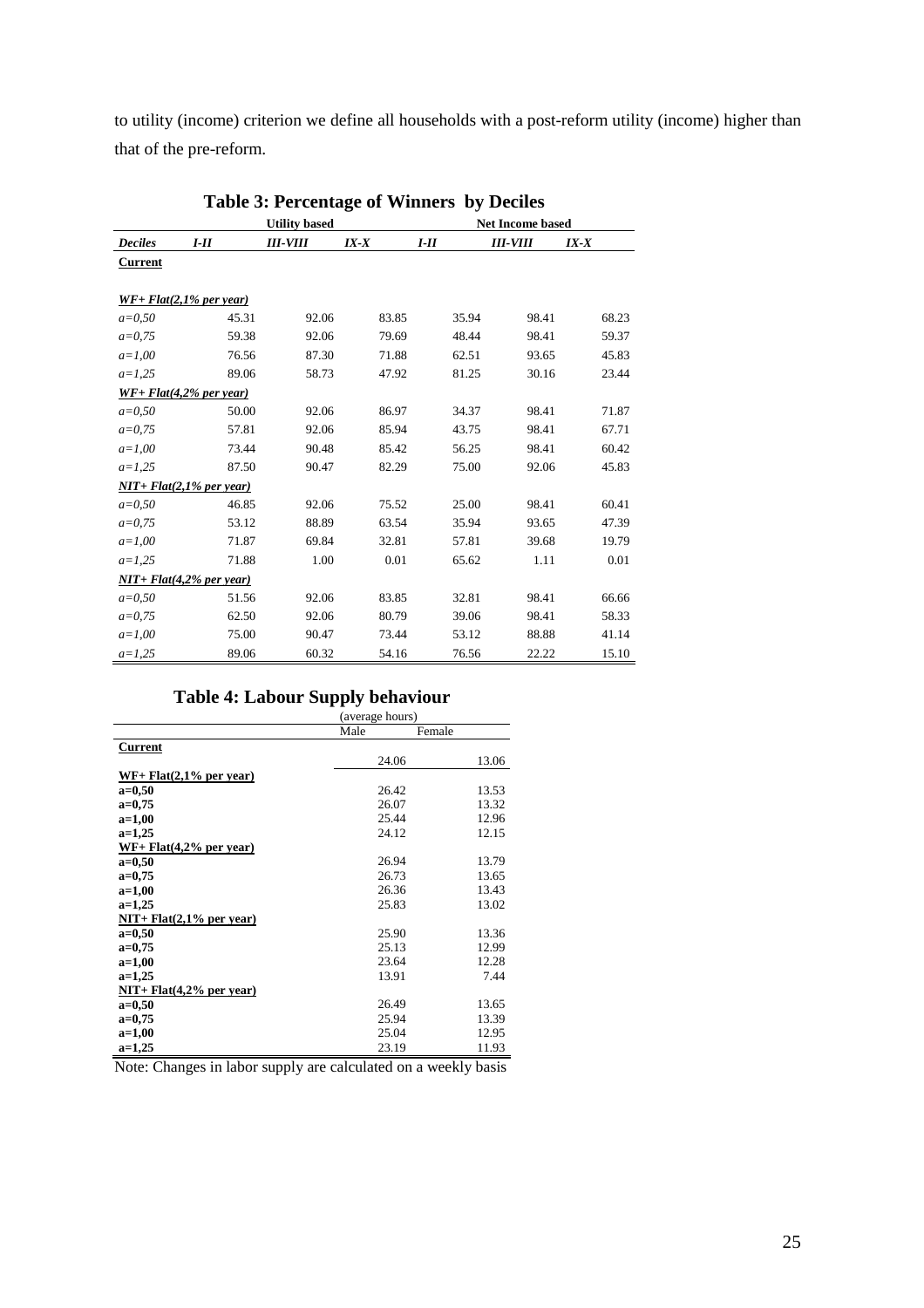## **Table 5: Labour Supply Behaviour**

(average participation rates)

|                           | Male | Female |       |
|---------------------------|------|--------|-------|
| <b>Current</b>            |      |        |       |
|                           |      | 58.83  | 50.55 |
| $WF+Flat(2,1%$ per year)  |      |        |       |
| $a=0,50$                  |      | 60.41  | 50.59 |
| $a=0,75$                  |      | 60.14  | 50.33 |
| $a=1,00$                  |      | 59.63  | 49.84 |
| $a=1,25$                  |      | 58.56  | 48.72 |
| $WF+Flat(4,2%$ per year)  |      |        |       |
| $a=0,50$                  |      | 60.93  | 51.04 |
| $a=0,75$                  |      | 60.81  | 50.88 |
| $a=1,00$                  |      | 60.61  | 50.62 |
| $a=1,25$                  |      | 60.59  | 50.18 |
| $NIT+Flat(2,1%$ per year) |      |        |       |
| $a=0,50$                  |      | 59.47  | 50.15 |
| $a=0,75$                  |      | 58.53  | 49.58 |
| $a=1,00$                  |      | 56.75  | 48.52 |
| $a=1,25$                  |      | 41.49  | 40.93 |
| $NIT+Flat(4,2%$ per year) |      |        |       |
| $a=0,50$                  |      | 60.09  | 50.65 |
| $a=0,75$                  |      | 59.44  | 50.25 |
| $a=1,00$                  |      | 58.48  | 49.65 |
| $a=1,25$                  |      | 56.69  | 48.38 |

## **Table 6: Change in Labour Supply Disaggregated by Age**

|                              |         | <b>Male</b> | <b>Female</b> |           |         |                |
|------------------------------|---------|-------------|---------------|-----------|---------|----------------|
| Age                          | 50-55   | 56-59       | 60-65         | $50 - 55$ | 56-59   | 60-65          |
| <b>Current Hours</b>         |         |             |               |           |         |                |
|                              | 35,28   | 18,29       | 2,29          | 19,41     | 5,46    | 1,5            |
| $WF + Flat(2, 1\%$ per year) |         |             |               |           |         |                |
| $a=0,50$                     | 0.95    | 4,17        | 1,56          | 0,46      | 0.68    | 0,21           |
| $a=0,75$                     | 0,83    | 3,56        | 1,23          | 0,22      | 0,48    | 0,12           |
| $a=1,00$                     | 0,52    | 2,52        | 0,77          | $-0,23$   | 0,16    | $\overline{0}$ |
| $a=1,25$                     | $-0,44$ | 0,52        | 0.29          | $-1,33$   | $-0.39$ | $-0.16$        |
| $WF + Flat(4, 2\%$ per year) |         |             |               |           |         |                |
| $a = 0.50$                   | 0.42    | 5,84        | 2,23          | 0,59      | 1,31    | 0,47           |
| $a=0,75$                     | 0,36    | 5,45        | 1,99          | 0,44      | 1,17    | 0,39           |
| $a=1,00$                     | 0,21    | 4,85        | 1,65          | 0,18      | 0,95    | 0,29           |
| $a=1,25$                     | $-0.13$ | 4,03        | 1,33          | $-0,35$   | 0.61    | 0,16           |
| $NIT+Flat(2,1%$ per year)    |         |             |               |           |         |                |
| $a=0,50$                     | 0.75    | 3,28        | 1,08          | 0,31      | 0,41    | 0,1            |
| $a=0,75$                     | 0,45    | 1,93        | 0,51          | $-0,1$    | 0,02    | $-0,04$        |
| $a=1,00$                     | $-0,38$ | $-0,52$     | $-0,27$       | $-1,02$   | $-0,58$ | $-0,24$        |
| $a=1,25$                     | $-12$   | $-10$       | $-1,2$        | $-8,3$    | $-2,4$  | $-0,47$        |
| $NIT+Flat(4,2%$ per year)    |         |             |               |           |         |                |
| $a=0,50$                     | 0,26    | 5,05        | 1,76          | 0,48      | 1,06    | 0,36           |
| $a=0,75$                     | 0.09    | 4,07        | 1,28          | 0,21      | 0,74    | 0,22           |
| $a=1,00$                     | $-0.3$  | 2,52        | 0,61          | $-0.31$   | 0,28    | 0.004          |
| $a=1,25$                     | $-1,56$ | $-0,29$     | $-0,18$       | $-1,66$   | $-0,49$ | $-0,17$        |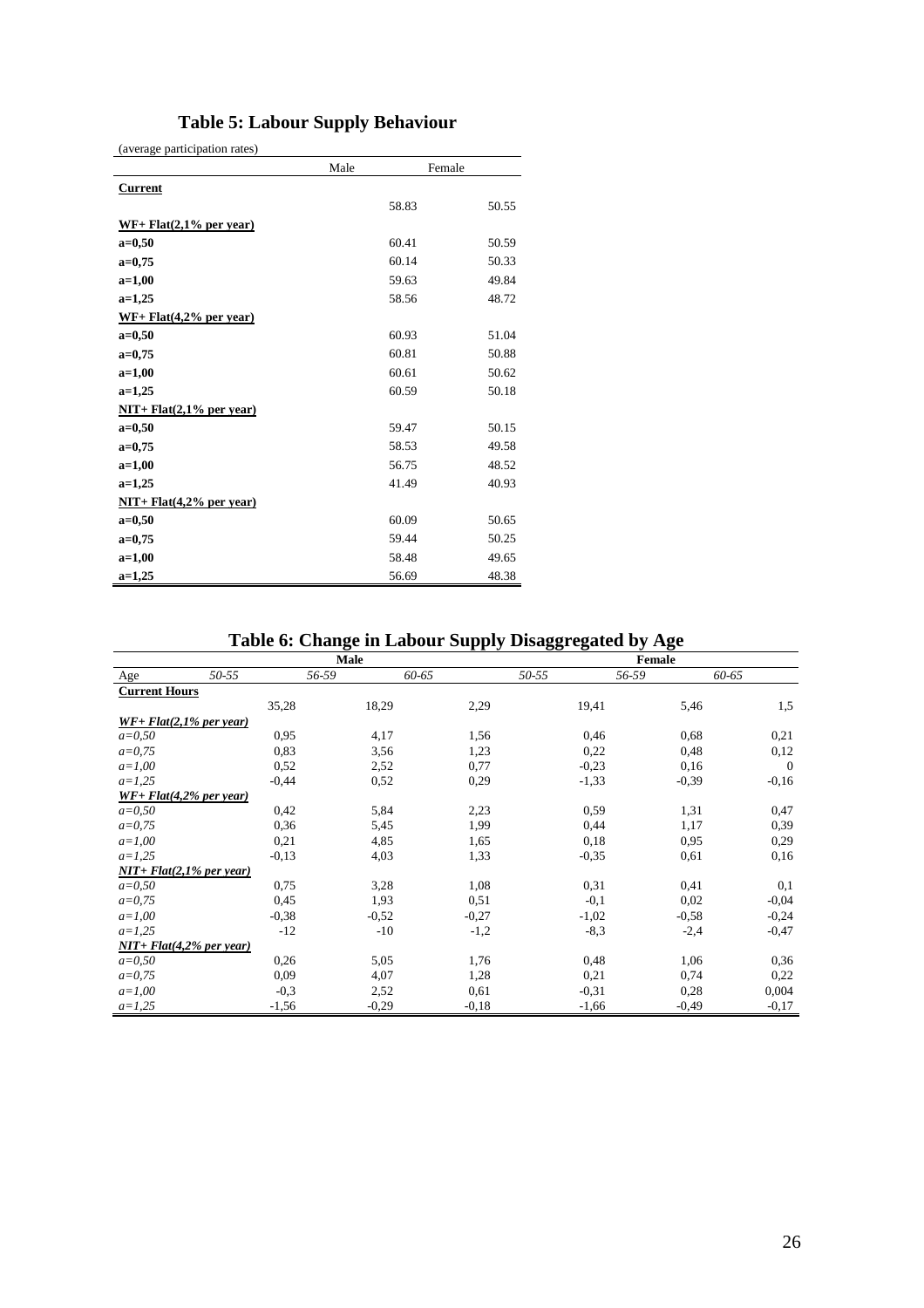|                           |         | Male       | Female   |          |            |          |  |
|---------------------------|---------|------------|----------|----------|------------|----------|--|
| <b>Deciles</b>            | $I-II$  | $III-VIII$ | $IX - X$ | $I-II$   | $III-VIII$ | $IX - X$ |  |
| <b>Current</b>            |         |            |          |          |            |          |  |
|                           | 8,75    | 36,72      | 25,01    | 5,44     | 17,51      | 14,14    |  |
| $WF+Flat(2,1\%$ per year) |         |            |          |          |            |          |  |
| $a = 0,50$                | 0,488   | 5,27       | 2,01     | $-0,05$  | 1,15       | 0,41     |  |
| $a=0,75$                  | 0.78    | 4,49       | 1,59     | $-0,05$  | 0,87       | 0,16     |  |
| $a=1,00$                  | 1,26    | 3,04       | 0,86     | $-0,025$ | 0,33       | $-0,27$  |  |
| $a=1,25$                  | 2,48    | $-0,47$    | $-0,59$  | 0,039    | $-0,98$    | $-1,2$   |  |
| $WF+Flat(4,2% per year)$  |         |            |          |          |            |          |  |
| $a = 0,50$                | 1,01    | 5,71       | 2,57     | 0,07     | 1,37       | 0,73     |  |
| $a=0,75$                  | 1,28    | 5,21       | 2,28     | 0,08     | 1,19       | 0,56     |  |
| $a=1,00$                  | 1,72    | 4,34       | 1,82     | 0,13     | 0,88       | 0,28     |  |
| $a=1,25$                  | 2,94    | 2,62       | 1,09     | 0,24     | 0,24       | $-0,24$  |  |
| $NIT+Flat(2,1% per year)$ |         |            |          |          |            |          |  |
| $a = 0,50$                | $-0,26$ | 4,77       | 1,57     | $-0,28$  | 1,02       | 0,24     |  |
| $a=0,75$                  | $-0,31$ | 3,4        | 0,76     | $-0,36$  | 0,56       | $-0,17$  |  |
| $a=1,00$                  | $-0,15$ | 0,38       | $-0,78$  | $-0,46$  | $-0.5$     | $-0,98$  |  |
| $a=1,25$                  | 0,003   | $-21,42$   | $-9,83$  | $-0,92$  | $-9,04$    | $-6,07$  |  |
| $NIT+Flat(4,2%$ per year) |         |            |          |          |            |          |  |
| $a = 0,50$                | 0,23    | 5,32       | 2,2      | $-0,14$  | 1,27       | 0,59     |  |
| $a=0,75$                  | 0,16    | 4,41       | 1,62     | $-0,22$  | 0,98       | 0,29     |  |
| $a=1,00$                  | 0,29    | 2,65       | 0.65     | $-0,29$  | 0,38       | $-0,23$  |  |
| $a=1,25$                  | 1,16    | $-1,74$    | $-1,25$  | $-0,29$  | $-1,24$    | $-1,38$  |  |

## **Table 7: Changes in Labour Supply Hours by Deciles**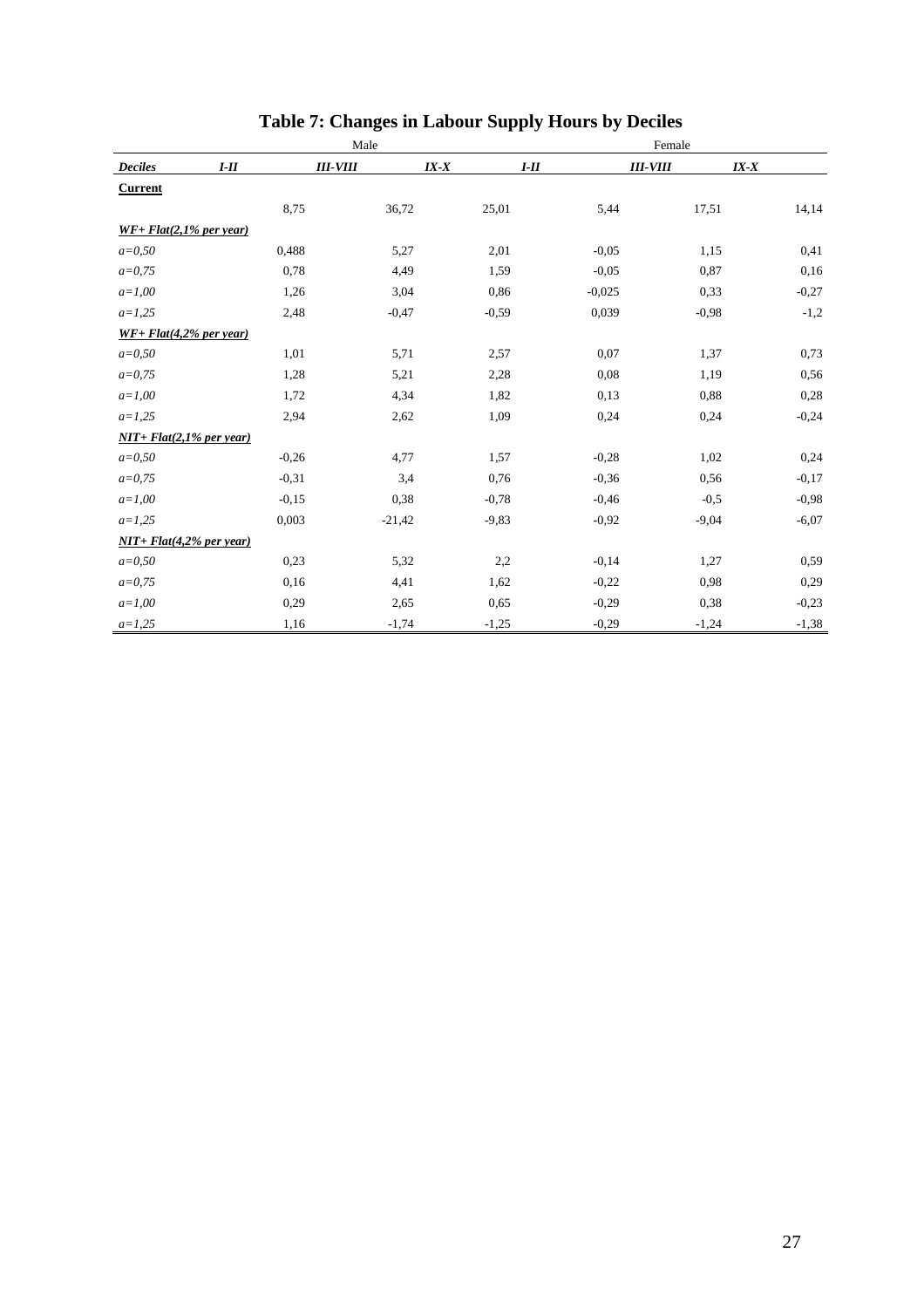#### **Table 8: Earning Equation for Men and Women (regression model with sample selection)**

|                                              | Men       |        |        | Women      |        |        |
|----------------------------------------------|-----------|--------|--------|------------|--------|--------|
|                                              | Coef.     | Std.   |        | Coef.      | Std.   |        |
| <b>Wage equation</b>                         |           |        |        |            |        |        |
| Education                                    | 0.0407    | 0.0094 | ***    | 0.0293     | 0.0121 | $\ast$ |
| Experience                                   | 0.0307    | 0.0045 | ***    | 0.0321     | 0.0057 | ***    |
| Experience^2                                 | $-0.0002$ | 0.0001 |        | $-0.0002$  | 0.0001 |        |
| region2                                      | $-0.0269$ | 0.0522 | $\ast$ | $-0.0573$  | 0.0721 |        |
| region3                                      | $-0.1032$ | 0.0474 |        | $-0.0085$  | 0.0689 |        |
| region4                                      | $-0.0237$ | 0.0617 |        | $-0.0746$  | 0.0920 |        |
| region5                                      | $-0.0163$ | 0.0480 |        | 0.0327     | 0.0691 |        |
| region6                                      | 0.0290    | 0.0612 |        | 0.0165     | 0.0822 | $\ast$ |
| region7                                      | 0.0157    | 0.0557 |        | 0.0909     | 0.0813 |        |
| region8                                      | 0.0175    | 0.0673 |        | 0.0149     | 0.0892 |        |
| region9                                      | $-0.0867$ | 0.0482 |        | $-0.0085$  | 0.0707 |        |
| Armed forces                                 | 0.2699    | 0.1146 | $\ast$ | $-0.0272$  | 0.3971 |        |
| Senior officials and management              | 0.3837    | 0.0700 | $***$  | 0.2295     | 0.1479 |        |
| Professionals                                | 0.3163    | 0.0667 | ***    | 0.3230     | 0.0971 | ***    |
| Technicians and associate professionals      | 0.3978    | 0.0516 | ***    | 0.1721     | 0.1026 |        |
| Clerks                                       | 0.3279    | 0.0505 | $***$  | 0.0792     | 0.0826 |        |
| Service and sales workers                    | 0.1195    | 0.0484 | $\ast$ | $-0.0909$  | 0.0816 |        |
| Skilled agricultural                         | $-0.4179$ | 0.1080 | ***    | $-0.7700$  | 0.1601 | ***    |
| Craft and trades workers                     | 0.1401    | 0.0478 | **     | 0.0106     | 0.1147 |        |
| Plant and machine operators                  | 0.1777    | 0.0582 | **     | 0.0832     | 0.1695 |        |
| Cohabitating                                 | 0.3778    | 0.0739 | ***    | 0.0921     | 0.0321 | $**$   |
| Constant                                     | 1.6135    | 0.1268 | ***    | 1.8927     | 0.1781 | ***    |
| <b>Selection Equation</b>                    |           |        |        |            |        |        |
| Married                                      | $-0.0288$ | 0.0757 |        | $-0.1100$  | 0.0673 |        |
| Cohabitating                                 | 0.1958    | 0.0785 | $\ast$ | 0.0514     | 0.0697 |        |
| Years of contributions                       | $-0.0312$ | 0.0020 | ***    | $-0.0187$  | 0.0019 | ***    |
| Education                                    | 0.0547    | 0.0132 | $***$  | 0.0496     | 0.0120 | ***    |
| Regional Unemployment                        | $-4.0340$ | 0.9466 | ***    | 1.6381     | 1.3752 |        |
| Constant                                     | 0.5566    | 0.1651 | ***    | $-0.1500$  | 0.1627 | ***    |
|                                              |           |        |        |            |        |        |
| /athrho                                      | $-1.6204$ | 0.0523 | ***    | -1.7237    | 0.0502 | ***    |
| /lnsigma                                     | $-0.3637$ | 0.0191 | ***    | $-0.0649$  | 0.0223 | $**$   |
| Rho                                          | $-0.9247$ | 0.0076 |        | $-0.9383$  | 0.0060 |        |
| Sigma                                        | 0.6951    | 0.0133 |        | 0.9372     | 0.0209 |        |
| Lambda                                       | $-0.6427$ | 0.0158 |        | $-0.8794$  | 0.0234 |        |
| Number of observations                       | 3320      |        |        | 3349       |        |        |
| Censored                                     | 1250      |        |        | 1714       |        |        |
| Uncensored                                   | 2070      |        |        | 1635       |        |        |
| Log likelihood                               | $-3419.2$ |        |        | $-3580.56$ |        |        |
| LR test of independent equations $chi2(1)$ = | 349.32    |        |        | 390.83     |        |        |
| Wald chi2(21)                                | 609.86    |        |        | 325.88     |        |        |

Note: \* p<0.05; \*\* p<0.01; \*\*\* p<0.001

Looking at the Table 8, labour market participation is lower for males with longer contributory period and residing in regions with high unemployment rates, while is higher for those who are more educated and cohabitates. As regards females, labour market participation is lower for those women with more years of contribution and is higher for the more educated once. These features of labour supply behaviour reflect the attitudes of the working force close to the retirement phase.

The estimates of earning equation show a significant and positive effect of education, experience and cohabitating status for both men and women pointing out that earnings possibilities improve with the increase of experience and higher education as shown in the human capital theory and labour market signalling.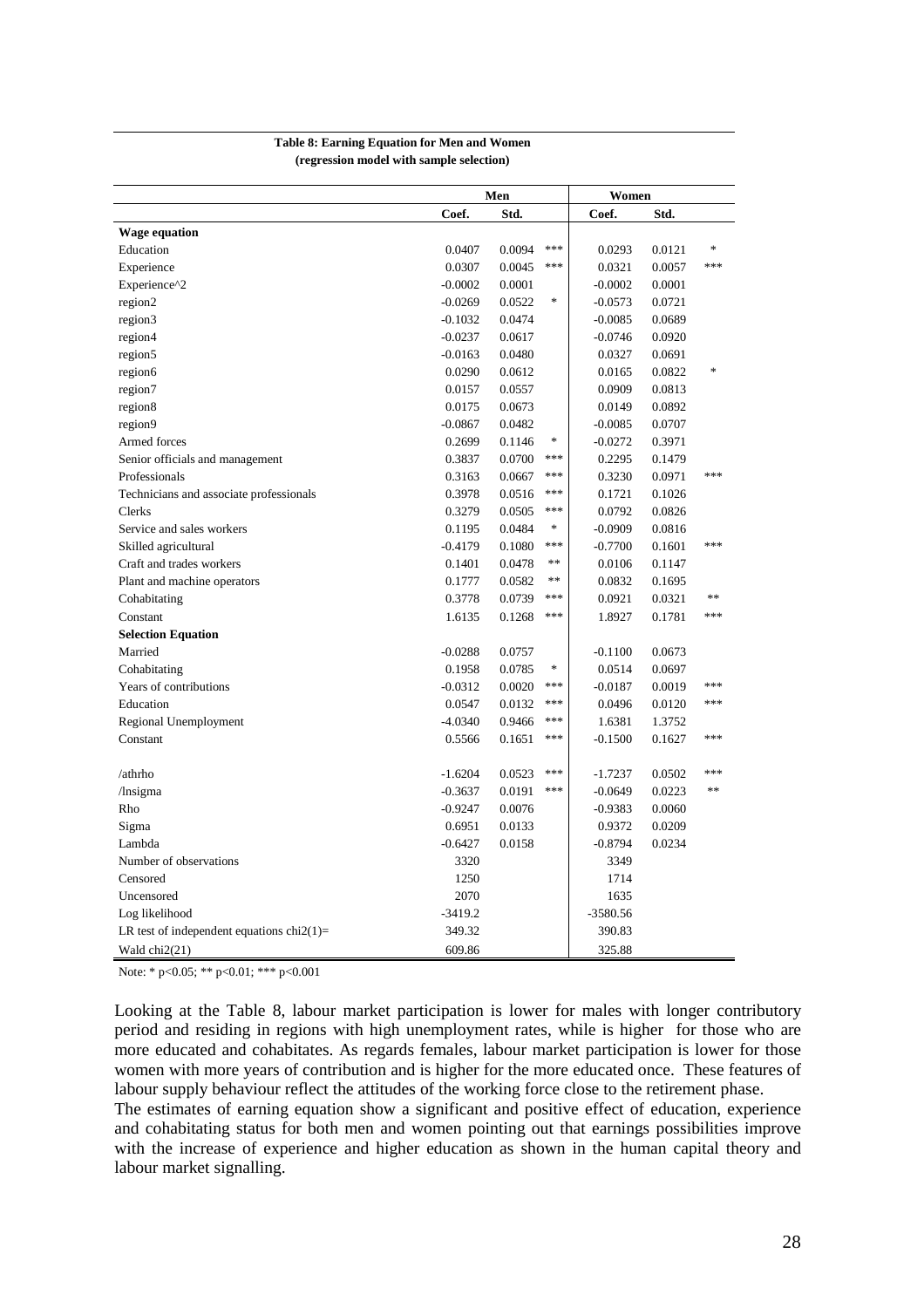|                                              | Men        |        |        | Women      |        |        |
|----------------------------------------------|------------|--------|--------|------------|--------|--------|
|                                              | Coef.      | Std.   |        | Coef.      | Std.   |        |
| <b>Pension entitlement</b>                   |            |        |        |            |        |        |
| Wage                                         | 2.9894     | 0.5019 | ***    | 0.7050     | 0.3771 |        |
| Education                                    | $-0.0542$  | 0.0364 |        | 0.1074     | 0.0338 | **     |
| Region1                                      | 0.8384     | 0.2056 | ***    | $-0.0429$  | 0.1904 |        |
| Region2                                      | 0.5805     | 0.1932 | **     | $-0.1492$  | 0.1759 |        |
| Region3                                      | 0.4074     | 0.2533 |        | $-0.5460$  | 0.2943 |        |
| Region4                                      | 0.3497     | 0.1927 |        | $-0.0602$  | 0.1875 |        |
| Region5                                      | 0.3326     | 0.3212 |        | $-0.1152$  | 0.2967 |        |
| Region6                                      | 0.3336     | 0.2155 |        | $-0.1452$  | 0.2083 |        |
| region7                                      | 0.1421     | 0.2709 |        | $-0.5372$  | 0.2548 | *      |
| region8                                      | 0.6445     | 0.2027 | **     | $-0.1263$  | 0.1952 |        |
| Constant                                     | 1.1226     | 0.9936 |        | 5.3299     | 0.8121 | ***    |
| <b>Retirement Equation</b>                   |            |        |        |            |        |        |
| <b>Years of Contributions</b>                | 0.0786     | 0.0110 | ***    | 0.0336     | 0.0039 | ***    |
| Married                                      | $-0.2365$  | 0.2199 |        | $-0.3763$  | 0.1681 | $\ast$ |
| Property Income                              | $-0.0006$  | 0.0004 |        | 0.0001     | 0.0002 |        |
| Education                                    | $-0.0115$  | 0.0306 |        | $-0.0570$  | 0.0238 | *      |
| Regional Unemployment                        | 4.8272     | 2.1841 | $\ast$ | 3.8275     | 2.7239 |        |
| Size of household                            | 0.0002     | 0.0016 |        | $-0.0022$  | 0.0011 | *      |
| Constant                                     | $-3.8475$  | 0.6036 | $***$  | $-0.8231$  | 0.3341 | $\ast$ |
|                                              |            |        |        |            |        |        |
| /athrho                                      | $-1.6278$  | 0.2450 | ***    | $-1.8944$  | 0.1761 | ***    |
| /lnsigma                                     | $-0.3475$  | 0.0921 | ***    | 0.1582     | 0.0634 | *      |
| Rho                                          | $-0.9257$  | 0.0350 |        | $-0.9558$  | 0.0152 |        |
| Sigma                                        | 0.7064     | 0.0650 |        | 1.1713     | 0.0742 |        |
| Lambda                                       | $-0.6540$  | 0.0808 |        | $-1.1195$  | 0.0843 |        |
| Number of observations                       | 1,004      |        |        | 961        |        |        |
| Censored                                     | 844        |        |        | 691        |        |        |
| Uncensored                                   | 160        |        |        | 270        |        |        |
| Log likelihood                               | $-462.121$ |        |        | $-792.861$ |        |        |
| LR test of independent equations $chi2(1)$ = | 15.77      |        |        | 65.12      |        |        |
| Wald $chi2(10)$                              | 70.12      |        |        | 35.45      |        |        |

#### **Table 9: Pension Entitlement Equation for Men and Women (regression model with sample selection)**

Note: \* p<0.05; \*\* p<0.01; \*\*\* p<0.001

 The Table 9 shows the estimates of the pension entitlement counting for the Heckman selectivity. Men opt to the retirement option as in case of more years of contributions and lower level of education. In addition, the lack of job possibilities (signalled by a high unemployment rate) makes more attractive the retirement option. Also for women, the possibility to opt to the retirement decision is also more likely for higher years of contributions and lower years of education, but less likely for married women and for those living in households with higher size. The pension entitlements increase with wages both for men and women (but especially for men) while the education effect is positively significant only for women.